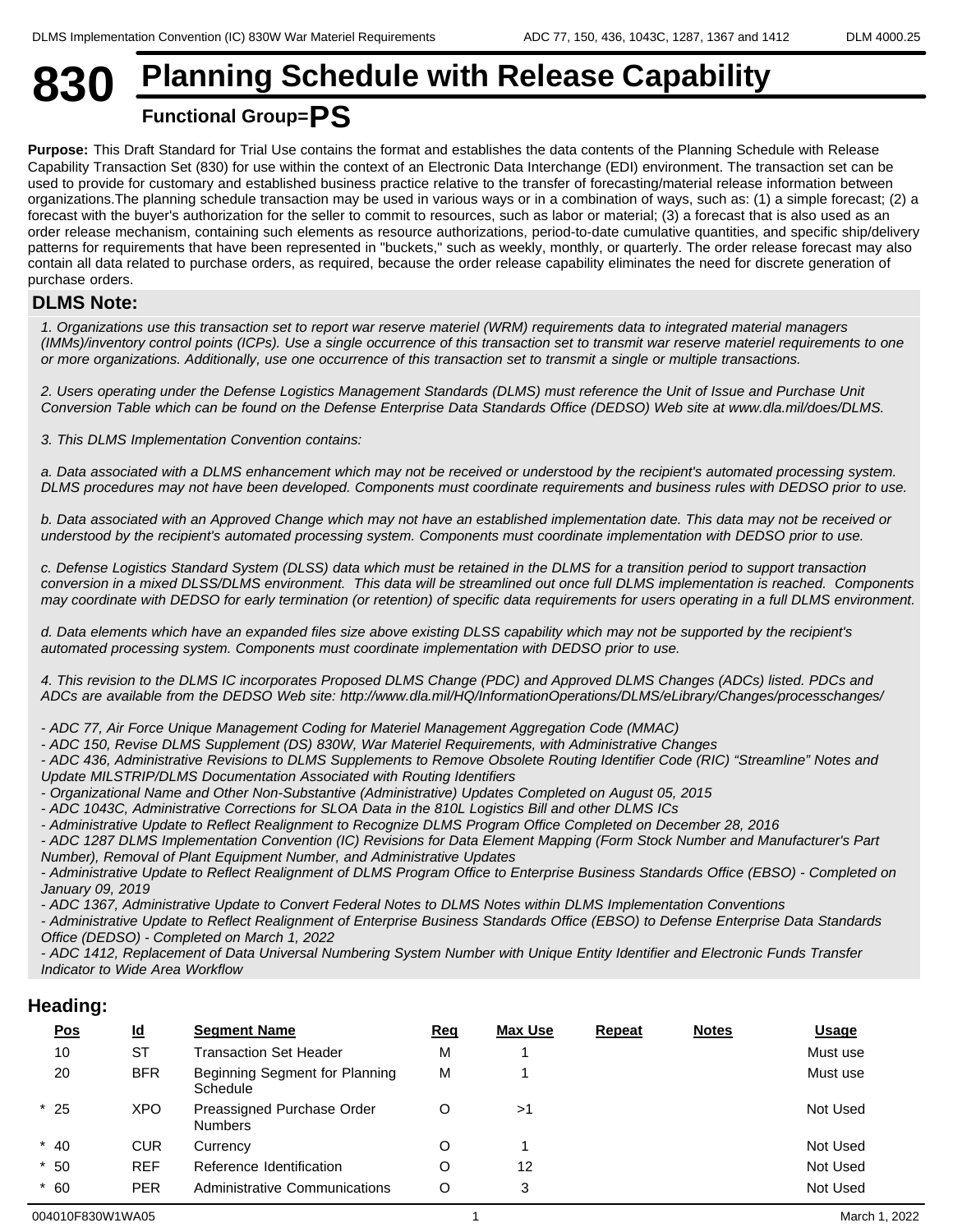DLMS Implementation Convention (IC) 830W War Materiel Requirements ADC 77, 150, 436, 1043C, 1287, 1367 and 1412 DLM 4000.25

| <b>Pos</b>     | $\underline{\mathsf{Id}}$ | <b>Segment Name</b><br>Contact                                         | Req         | <b>Max Use</b> | <b>Repeat</b> | <b>Notes</b> | <b>Usage</b> |
|----------------|---------------------------|------------------------------------------------------------------------|-------------|----------------|---------------|--------------|--------------|
| $*70$          | <b>TAX</b>                | <b>Tax Reference</b>                                                   | O           | 3              |               |              | Not Used     |
| $*80$          | <b>FOB</b>                | F.O.B. Related Instructions                                            | O           | $\mathbf{1}$   |               |              | Not Used     |
| $*90$          | <b>CTP</b>                | Pricing Information                                                    | O           | 25             |               |              | Not Used     |
| $*100$         | <b>SAC</b>                | Service, Promotion, Allowance, or<br>Charge Information                | O           | 25             |               |              | Not Used     |
| $*110$         | <b>CSH</b>                | Sales Requirements                                                     | O           | 1              |               |              | Not Used     |
| $*120$         | <b>ITD</b>                | Terms of Sale/Deferred Terms of<br>Sale                                | $\circ$     | $\overline{c}$ |               |              | Not Used     |
| $*130$         | <b>DTM</b>                | Date/Time Reference                                                    | O           | 10             |               |              | Not Used     |
| $*140$         | PID                       | Product/Item Description                                               | O           | 200            |               |              | Not Used     |
| $*150$         | <b>MEA</b>                | Measurements                                                           | O           | 40             |               |              | Not Used     |
| $*160$         | <b>PWK</b>                | Paperwork                                                              | $\circ$     | 25             |               |              | Not Used     |
| $*170$         | <b>PKG</b>                | Marking, Packaging, Loading                                            | O           | 25             |               |              | Not Used     |
| $*180$         | TD <sub>1</sub>           | Carrier Details (Quantity and<br>Weight)                               | O           | $\overline{2}$ |               |              | Not Used     |
| $*190$         | TD <sub>5</sub>           | <b>Carrier Details (Routing</b><br>Sequence/Transit Time)              | O           | 12             |               |              | Not Used     |
| $*200$         | TD <sub>3</sub>           | Carrier Details (Equipment)                                            | O           | 12             |               |              | Not Used     |
| $*210$         | TD <sub>4</sub>           | Carrier Details (Special Handling,<br>or Hazardous Materials, or Both) | $\mathsf O$ | 5              |               |              | Not Used     |
| 220            | <b>MAN</b>                | <b>Marks and Numbers</b>                                               | O           | $10$           |               |              | Not Used     |
| LOOP ID - N1   |                           |                                                                        |             |                | 200           |              |              |
| 230            | N1                        | Name                                                                   | O           | 1              |               |              | Must use     |
| $*240$         | N <sub>2</sub>            | Additional Name Information                                            | O           | $\overline{c}$ |               |              | Not Used     |
| $*250$         | N3                        | Address Information                                                    | O           | $\overline{c}$ |               |              | Not Used     |
| $* 260$        | N <sub>4</sub>            | Geographic Location                                                    | O           | $\mathbf{1}$   |               |              | Not Used     |
| $* 270$        | <b>REF</b>                | Reference Identification                                               | $\circ$     | 12             |               |              | Not Used     |
| $*280$         | <b>PER</b>                | Administrative Communications<br>Contact                               | O           | 3              |               |              | Not Used     |
| $*290$         | <b>FOB</b>                | F.O.B. Related Instructions                                            | O           | $\mathbf{1}$   |               |              | Not Used     |
| * LOOP ID - LM |                           |                                                                        |             |                | $\geq 1$      |              |              |
| $*300$         | LM                        | Code Source Information                                                | O           | 1              |               |              | Not Used     |
| 310            | LQ                        | <b>Industry Code</b>                                                   | M           | 100            |               |              | Must use     |
|                |                           |                                                                        |             |                |               |              |              |

### **Detail:**

| Pos                  | $\underline{\mathsf{Id}}$ | <b>Segment Name</b>                                     | Req | <b>Max Use</b> | <b>Repeat</b>       | <b>Notes</b> | <u>Usage</u> |
|----------------------|---------------------------|---------------------------------------------------------|-----|----------------|---------------------|--------------|--------------|
| <b>LOOP ID - LIN</b> |                           |                                                         |     |                | $\geq$ <sup>1</sup> |              |              |
| 10                   | LIN                       | Item Identification                                     | М   |                |                     |              | Must use     |
| $*20$                | UIT                       | <b>Unit Detail</b>                                      | O   |                |                     |              | Not Used     |
| 21                   | <b>DTM</b>                | Date/Time Reference                                     | O   | 10             |                     |              | Must use     |
| $*30$                | <b>CUR</b>                | Currency                                                | O   |                |                     |              | Not Used     |
| $* 60$               | PO <sub>3</sub>           | <b>Additional Item Detail</b>                           | O   | 25             |                     |              | Not Used     |
| $*70$                | <b>CTP</b>                | Pricing Information                                     | O   | 25             |                     |              | Not Used     |
| $*80$                | <b>PID</b>                | Product/Item Description                                | O   | 1000           |                     |              | Not Used     |
| $*90$                | <b>MEA</b>                | Measurements                                            | O   | 40             |                     |              | Not Used     |
| $*100$               | <b>PWK</b>                | Paperwork                                               | O   | 25             |                     |              | Not Used     |
| $*110$               | <b>PKG</b>                | Marking, Packaging, Loading                             | O   | 25             |                     |              | Not Used     |
| $*120$               | PO <sub>4</sub>           | Item Physical Details                                   | O   |                |                     |              | Not Used     |
| $*130$               | <b>PRS</b>                | <b>Part Release Status</b>                              | O   |                |                     |              | Not Used     |
| 140                  | <b>REF</b>                | Reference Identification                                | O   | 12             |                     |              | Used         |
| $*150$               | <b>PER</b>                | Administrative Communications<br>Contact                | O   | 3              |                     |              | Not Used     |
| $*170$               | <b>SAC</b>                | Service, Promotion, Allowance, or<br>Charge Information | O   | 25             |                     |              | Not Used     |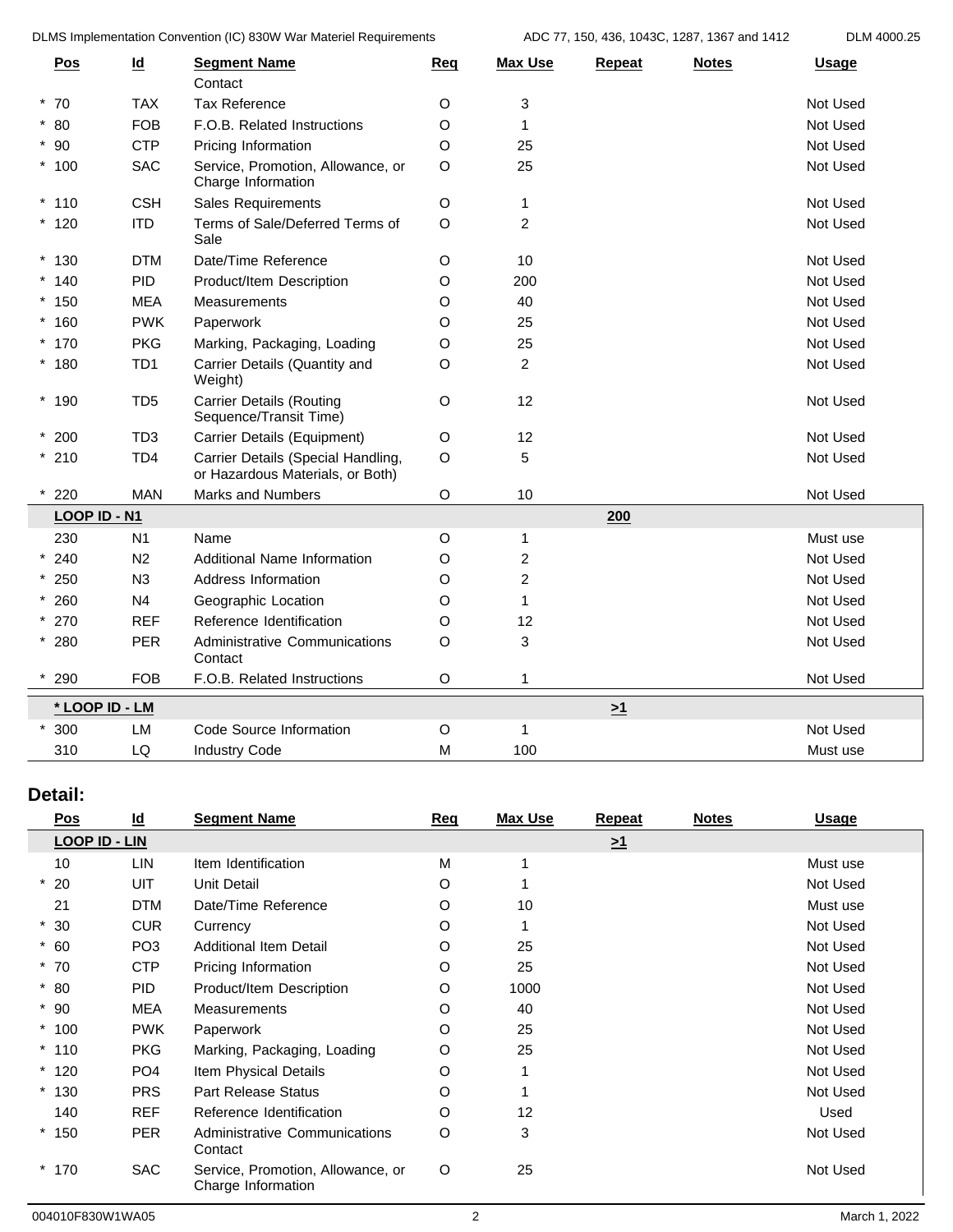DLMS Implementation Convention (IC) 830W War Materiel Requirements ADC 77, 150, 436, 1043C, 1287, 1367 and 1412 DLM 4000.25

|                      |                           | <b>DEMO IMPIGNICIRATOR CONVERTION (TO) 000 W WAT MIGRAPH INCOMPONDING</b> |              |                |          | A            |              |
|----------------------|---------------------------|---------------------------------------------------------------------------|--------------|----------------|----------|--------------|--------------|
| <u>Pos</u>           | $\underline{\mathsf{Id}}$ | <b>Segment Name</b>                                                       | Req          | <b>Max Use</b> | Repeat   | <b>Notes</b> | <b>Usage</b> |
| 180<br>$^{\star}$    | <b>ITD</b>                | Terms of Sale/Deferred Terms of<br>Sale                                   | $\circ$      | 2              |          |              | Not Used     |
| $*190$               | <b>TAX</b>                | <b>Tax Reference</b>                                                      | $\circ$      | 3              |          |              | Not Used     |
| $*200$               | <b>FOB</b>                | F.O.B. Related Instructions                                               | O            | 1              |          |              | Not Used     |
| $*210$               | <b>LDT</b>                | Lead Time                                                                 | O            | 12             |          |              | Not Used     |
| 220                  | QTY                       | Quantity                                                                  | O            | >1             |          | N2/220       | Not Used     |
| 230                  | <b>ATH</b>                | Resource Authorization                                                    | O            | 20             |          |              | Not Used     |
| $*240$               | TD <sub>1</sub>           | Carrier Details (Quantity and<br>Weight)                                  | O            | 1              |          |              | Not Used     |
| $*250$               | TD <sub>5</sub>           | <b>Carrier Details (Routing</b><br>Sequence/Transit Time)                 | $\circ$      | 12             |          |              | Not Used     |
| $*260$               | TD <sub>3</sub>           | Carrier Details (Equipment)                                               | $\circ$      | 12             |          |              | Not Used     |
| $*270$               | TD <sub>4</sub>           | Carrier Details (Special Handling,<br>or Hazardous Materials, or Both)    | $\circ$      | 5              |          |              | Not Used     |
| 280                  | <b>MAN</b>                | <b>Marks and Numbers</b>                                                  | O            | $10$           |          |              | Not Used     |
| $*290$               | <b>DD</b>                 | <b>Demand Detail</b>                                                      | O            | 10             |          |              | Not Used     |
| * LOOP ID - SLN      |                           |                                                                           |              |                | 100      |              |              |
| $*300$               | <b>SLN</b>                | Subline Item Detail                                                       | $\circ$      | $\mathbf{1}$   |          |              | Not Used     |
| 310                  | <b>PID</b>                | Product/Item Description                                                  | O            | 1000           |          |              | Not Used     |
| 315                  | NM <sub>1</sub>           | Individual or Organizational Name                                         | O            | 10             |          |              | Not Used     |
| LOOP ID - N1         |                           |                                                                           |              |                | 200      |              |              |
| 320                  | N1                        | Name                                                                      | $\circ$      | 1              |          |              | Must use     |
| 330                  | N2                        | Additional Name Information                                               | O            | 2              |          |              | Not Used     |
| 340                  | N3                        | Address Information                                                       | O            | $\overline{c}$ |          |              | Not Used     |
| 350                  | N <sub>4</sub>            | Geographic Location                                                       | O            | 1              |          |              | Not Used     |
| 360                  | <b>REF</b>                | Reference Identification                                                  | O            | 12             |          |              | Not Used     |
| 370<br>$^{\star}$    | PER                       | Administrative Communications<br>Contact                                  | O            | 3              |          |              | Not Used     |
| 380                  | <b>FOB</b>                | F.O.B. Related Instructions                                               | $\circ$      | 1              |          |              | Not Used     |
| <b>LOOP ID - LM</b>  |                           |                                                                           |              |                | $\geq 1$ |              |              |
| 390                  | LM                        | Code Source Information                                                   | O            | 1              |          |              | Must use     |
| 400                  | LQ                        | <b>Industry Code</b>                                                      | M            | 100            |          |              | Must use     |
| <b>LOOP ID - FST</b> |                           |                                                                           |              |                | $\geq 1$ | N2/410L      |              |
| 410                  | <b>FST</b>                | Forecast Schedule                                                         | $\circ$      |                |          | N2/410       | Must use     |
| 415                  | QTY                       | Quantity                                                                  | O            | $>1$           |          |              | Not Used     |
| 420                  | SDQ                       | <b>Destination Quantity</b>                                               | $\circ$      | 50             |          |              | Used         |
| <b>LOOP ID - LM</b>  |                           |                                                                           |              |                | $\geq 1$ |              |              |
| 430                  | LM                        | Code Source Information                                                   | $\circ$      | $\mathbf{1}$   |          |              | Used         |
| 440                  | LQ                        | <b>Industry Code</b>                                                      | M            | 100            |          |              | Must use     |
| * LOOP ID - SDP      |                           |                                                                           |              |                |          |              |              |
|                      |                           |                                                                           |              | $\mathbf{1}$   | 260      |              | Not Used     |
| 450<br>460           | <b>SDP</b><br><b>FST</b>  | Ship/Delivery Pattern<br><b>Forecast Schedule</b>                         | $\circ$<br>O | 260            |          |              | Not Used     |
|                      |                           |                                                                           |              |                |          |              |              |
| * LOOP ID - SHP      |                           |                                                                           |              |                | 25       |              |              |
| 470                  | <b>SHP</b>                | Shipped/Received Information                                              | $\circ$      | 1              |          |              | Not Used     |
| 480                  | <b>REF</b>                | Reference Identification                                                  | $\circ$      | 5              |          |              | Not Used     |
| <b>Summary:</b>      |                           |                                                                           |              |                |          |              |              |
| Pos                  | <u>ld</u>                 | <b>Segment Name</b>                                                       | <b>Req</b>   | <b>Max Use</b> | Repeat   | <b>Notes</b> | <b>Usage</b> |
| 10                   | <b>CTT</b>                | <b>Transaction Totals</b>                                                 | O            | 1              |          | N3/10        | Not Used     |
| $20\,$               | $\sf SE$                  | <b>Transaction Set Trailer</b>                                            | M            | 1              |          |              | Must use     |
| Notes:               |                           |                                                                           |              |                |          |              |              |

004010F830W1WA05 3 March 1, 2022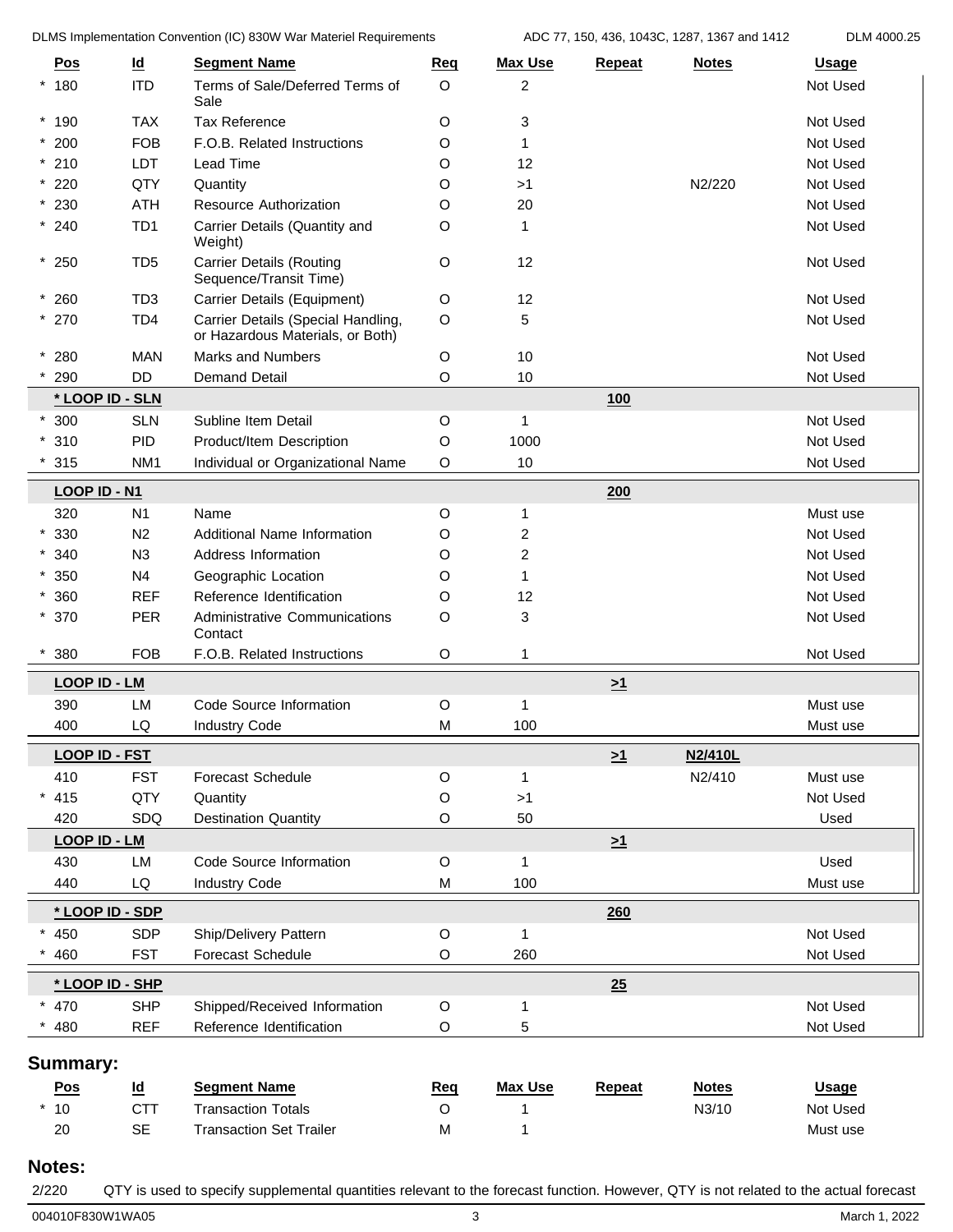quantity in the FST segments.

- 2/410L At least one occurrence of segment FST is required, either in the FST loop or within the SDP loop. These two loops are mutually exclusive.
- 2/410 At least one occurrence of segment FST is required, either in the FST loop or within the SDP loop. These two loops are mutually exclusive.
- 3/10 Number of line items (CTT01) is the accumulation of the number of LIN segments. If used, hash total (CTT02) is the sum of the values of the quantities (FST01) for each FST segment.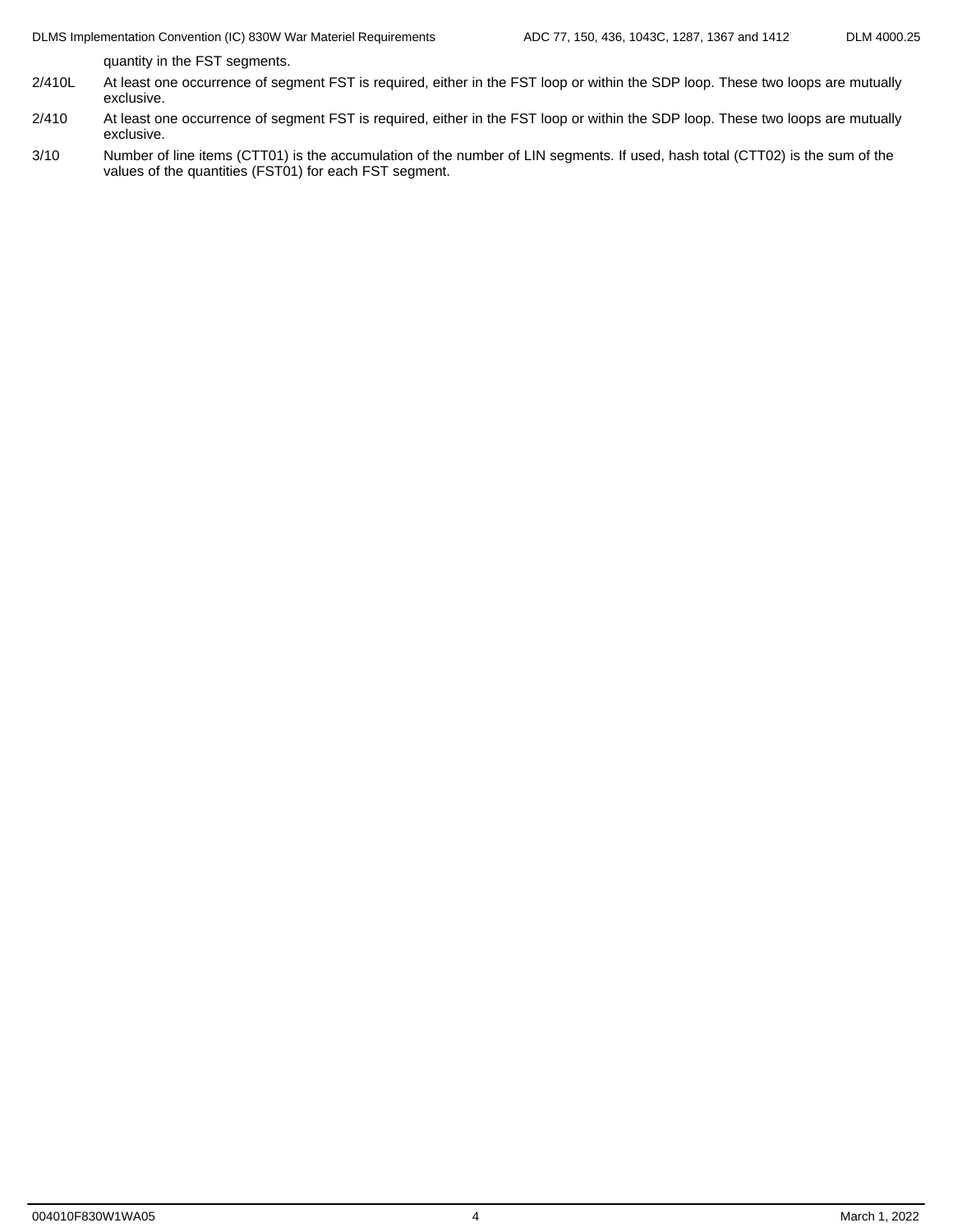# **ST** Transaction Set Header

| $Pos: 10$                  | Max: $1$    |  |
|----------------------------|-------------|--|
| <b>Heading - Mandatory</b> |             |  |
| $\mathsf{Loop: N/A}$       | Elements: 2 |  |

**User Option (Usage):** Must use

**Purpose:** To indicate the start of a transaction set and to assign a control number

#### **Semantics:**

1. The transaction set identifier (ST01) used by the translation routines of the interchange partners to select the appropriate transaction set definition (e.g., 810 selects the Invoice Transaction Set).

| <b>Ref</b>       | $\underline{\mathsf{Id}}$ | <b>Element Name</b>                                                                                                                                                                                                                                                       | Req                                   | Type                                      | Min/Max | <b>Usage</b> | <b>Rep</b> |  |  |  |
|------------------|---------------------------|---------------------------------------------------------------------------------------------------------------------------------------------------------------------------------------------------------------------------------------------------------------------------|---------------------------------------|-------------------------------------------|---------|--------------|------------|--|--|--|
| ST <sub>01</sub> | 143                       | <b>Transaction Set Identifier Code</b>                                                                                                                                                                                                                                    | M                                     | ID                                        | 3/3     | Must use     |            |  |  |  |
|                  |                           | <b>Description:</b> Code uniquely identifying a<br><b>Transaction Set</b>                                                                                                                                                                                                 |                                       |                                           |         |              |            |  |  |  |
|                  |                           | CodeList Summary (Total Codes: 298, Included: 1)                                                                                                                                                                                                                          |                                       |                                           |         |              |            |  |  |  |
|                  |                           | Code Name                                                                                                                                                                                                                                                                 |                                       |                                           |         |              |            |  |  |  |
|                  |                           | 830                                                                                                                                                                                                                                                                       |                                       |                                           |         |              |            |  |  |  |
|                  | 329                       | <b>Transaction Set Control Number</b>                                                                                                                                                                                                                                     | M                                     | AN                                        | 4/9     | Must use     |            |  |  |  |
|                  |                           | <b>Description:</b> Identifying control number<br>that must be unique within the transaction<br>set functional group assigned by the<br>originator for a transaction set<br><b>DLMS Note:</b> A unique number assigned by<br>the originator of the transaction set, or by |                                       |                                           |         |              |            |  |  |  |
|                  | ST <sub>02</sub>          |                                                                                                                                                                                                                                                                           | the originator's application program. | Planning Schedule with Release Capability |         |              |            |  |  |  |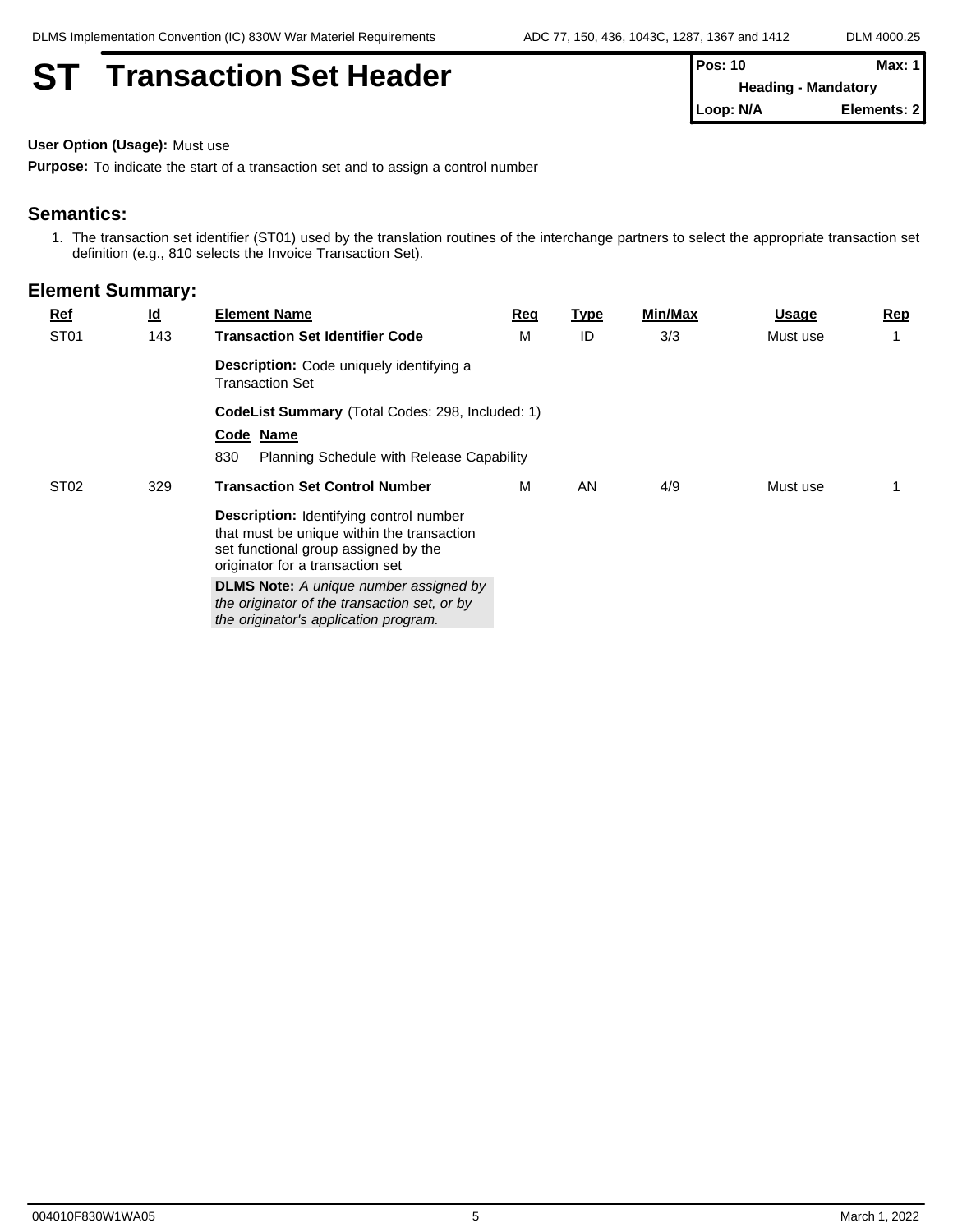# **BFR** Beginning Segment for Planning  $\left\{ \frac{\text{Pos: } 20}{\text{Heading - Mandator}} \right\}$ Schedule **Schedule Schedule Schedule Schedule SCHEDULE**

**Pos: 20 Max: 1 Heading - Mandatory Elements: 8** 

#### **User Option (Usage):** Must use

**Purpose:** To indicate the beginning of a planning schedule transaction set; whether a ship or delivery based forecast; and related forecast envelope dates

### **Syntax Rules:**

1. R0203 - At least one of BFR02 or BFR03 is required.

### **Semantics:**

- 1. If BFR01 contains the value "04" (Net Change), BFR09 is required.
- 2. BFR02 is the identifying number for a forecast assigned by the orderer/purchaser.
- 3. BFR06 is the forecast horizon start date: The date when the forecast horizon (envelope) begins.
- 4. BFR07 is the forecast horizon end date: The date when the forecast horizon (envelope) ends.
- 5. BFR08 is the date forecast generated: The date the forecast data was generated.
- 6. BFR09 is the date forecast updated: The date the forecast was updated with "net change" data. (Used only when data element 353 in BFR01 contains the value "04", meaning net change.)

| $Ref$ | $\underline{\mathsf{Id}}$ | <b>Element Name</b>                                                                                                                                                                                                                                                                                                                                                                                                             | Req | <b>Type</b> | Min/Max | <u>Usage</u> | Rep          |  |  |  |  |
|-------|---------------------------|---------------------------------------------------------------------------------------------------------------------------------------------------------------------------------------------------------------------------------------------------------------------------------------------------------------------------------------------------------------------------------------------------------------------------------|-----|-------------|---------|--------------|--------------|--|--|--|--|
| BFR01 | 353                       | <b>Transaction Set Purpose Code</b><br>Description: Code identifying purpose of<br>transaction set<br><b>DLMS Note:</b> DLMS enhancement; see<br>introductory DLMS note 3a.<br>CodeList Summary (Total Codes: 65, Included: 2)<br>Code Name<br>$00\,$<br>Original                                                                                                                                                               | м   | ID          | 2/2     | Must use     | $\mathbf{1}$ |  |  |  |  |
|       |                           | 77<br><b>Simulation Exercise</b><br><b>DLMS Note:</b><br>Use to identify a simulated mobilization exercise transaction set. Activities initiating simulated<br>mobilization exercises must ensure complete coordination with all activities involved. All transaction set<br>recipients must use extreme caution to ensure that individual transactions do not process as action<br>documents which affect accountable records. |     |             |         |              |              |  |  |  |  |
| BFR02 | 127                       | <b>Reference Identification</b><br>Description: Reference information as<br>defined for a particular Transaction Set or<br>as specified by the Reference Identification<br>Qualifier<br>DLMS Note: Use code "Z" for this data<br>element to satisfy X12 syntax requirements.                                                                                                                                                    | X   | AN          | 1/30    | Must use     | 1            |  |  |  |  |
| BFR04 | 675                       | <b>Schedule Type Qualifier</b><br><b>Description:</b> Code identifying the type of<br>dates used when defining a shipping or<br>delivery time in a schedule or forecast<br>CodeList Summary (Total Codes: 11, Included: 1)<br>Code Name<br><b>PR</b><br><b>Planned Requirement Based</b><br><b>DLMS Note:</b><br>Use to indicate that requirements data reflect forecasted requirements.                                        | M   | ID          | 2/2     | Must use     | 1            |  |  |  |  |
| BFR05 | 676                       | <b>Schedule Quantity Qualifier</b>                                                                                                                                                                                                                                                                                                                                                                                              | М   | ID          | 1/1     | Must use     | 1            |  |  |  |  |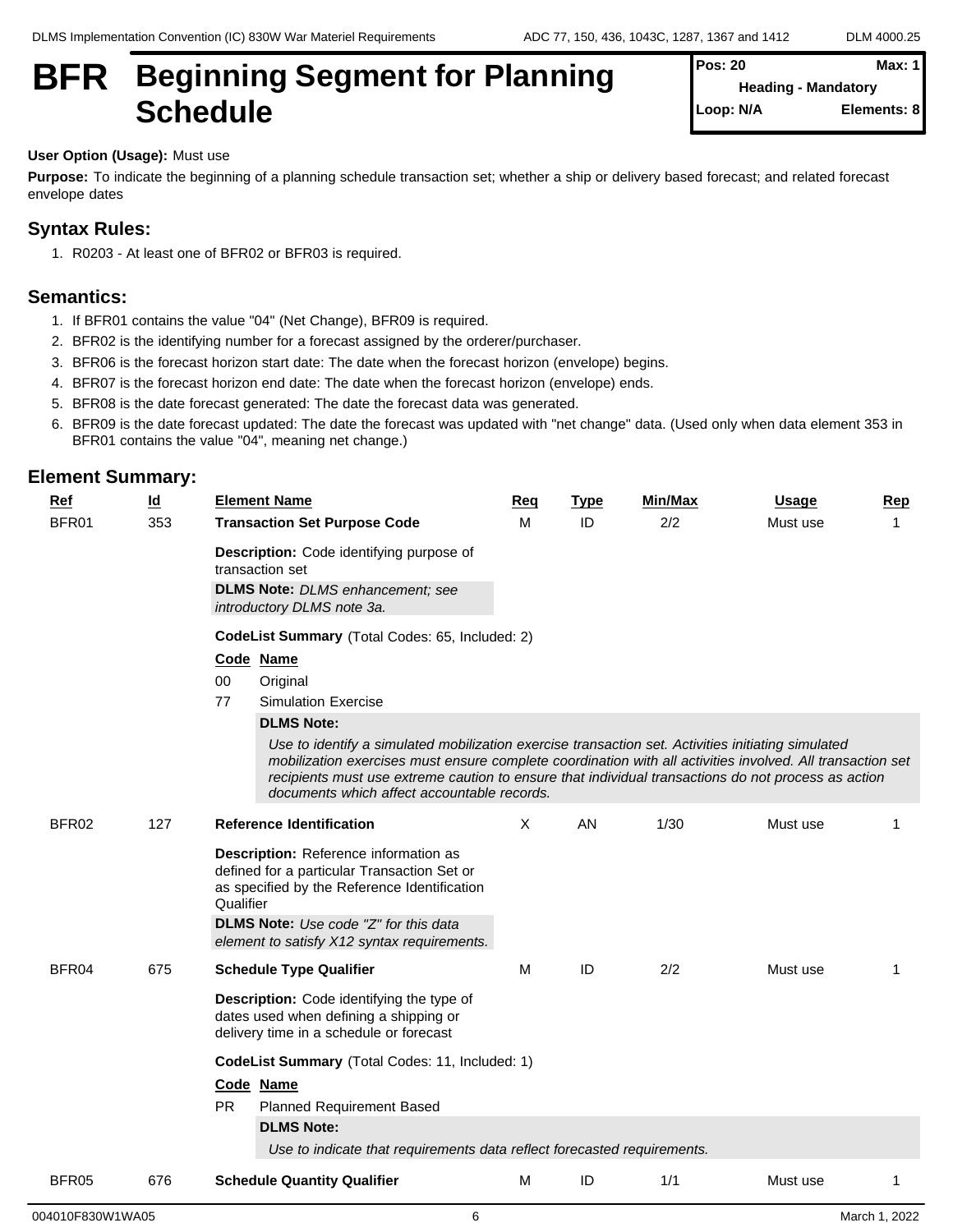DLMS Implementation Convention (IC) 830W War Materiel Requirements ADC 77, 150, 436, 1043C, 1287, 1367 and 1412 DLM 4000.25

| Livio implementation convention (ic) obovy vvar iviatellel isequifements |                           |                                                                                                                                                   | $A$ <sub>D</sub> $O$ , $11$ , 190, 490, 10490, 1207, 1907 and 1412 |             |         |              | <b>DLIVI HUUU.</b> ZU |
|--------------------------------------------------------------------------|---------------------------|---------------------------------------------------------------------------------------------------------------------------------------------------|--------------------------------------------------------------------|-------------|---------|--------------|-----------------------|
| <u>Ref</u>                                                               | $\underline{\mathsf{Id}}$ | <b>Element Name</b>                                                                                                                               | Req                                                                | <b>Type</b> | Min/Max | <u>Usage</u> | <b>Rep</b>            |
|                                                                          |                           | Description: Code identifying the type of<br>quantities used when defining a schedule<br>or forecast                                              |                                                                    |             |         |              |                       |
|                                                                          |                           | CodeList Summary (Total Codes: 4, Included: 1)                                                                                                    |                                                                    |             |         |              |                       |
|                                                                          |                           | Code Name                                                                                                                                         |                                                                    |             |         |              |                       |
|                                                                          |                           | <b>Actual Discrete Quantities</b><br>A                                                                                                            |                                                                    |             |         |              |                       |
|                                                                          |                           | <b>DLMS Note:</b>                                                                                                                                 |                                                                    |             |         |              |                       |
|                                                                          |                           | Use to indicate that quantities reflect discrete requirements.                                                                                    |                                                                    |             |         |              |                       |
| BFR06                                                                    | 373                       | <b>Date</b>                                                                                                                                       | м                                                                  | DT          | 8/8     | Must use     | 1                     |
|                                                                          |                           | <b>Description:</b> Date expressed as<br><b>CCYYMMDD</b>                                                                                          |                                                                    |             |         |              |                       |
|                                                                          |                           | <b>DLMS Note:</b> 1. Must use to identify the<br>forecast period start date.                                                                      |                                                                    |             |         |              |                       |
|                                                                          |                           | 2. DLMS enhancement; see introductory<br>DLMS note 3a.                                                                                            |                                                                    |             |         |              |                       |
| BFR07                                                                    | 373                       | <b>Date</b>                                                                                                                                       | O                                                                  | DT          | 8/8     | Used         | 1                     |
|                                                                          |                           | <b>Description:</b> Date expressed as<br><b>CCYYMMDD</b>                                                                                          |                                                                    |             |         |              |                       |
|                                                                          |                           | <b>DLMS Note:</b> 1. Use to identify the forecast<br>period end date.                                                                             |                                                                    |             |         |              |                       |
|                                                                          |                           | 2. DLMS enhancement; see introductory<br>DLMS note 3a                                                                                             |                                                                    |             |         |              |                       |
| BFR08                                                                    | 373                       | <b>Date</b>                                                                                                                                       | М                                                                  | DT          | 8/8     | Must use     | 1                     |
|                                                                          |                           | Description: Date expressed as<br><b>CCYYMMDD</b>                                                                                                 |                                                                    |             |         |              |                       |
|                                                                          |                           | <b>DLMS Note:</b> 1. Use to identify the<br>transaction set preparation date. This date<br>corresponds to the Universal Time<br>Coordinate (UTC). |                                                                    |             |         |              |                       |
|                                                                          |                           | 2. DLMS enhancement; see introductory<br>DLMS note 3a.                                                                                            |                                                                    |             |         |              |                       |
| BFR12                                                                    | 783                       | <b>Planning Schedule Type Code</b>                                                                                                                | O                                                                  | ID          | 2/2     | Must use     | 1                     |
|                                                                          |                           | Description: Code identifying type of<br>planning schedule used                                                                                   |                                                                    |             |         |              |                       |
|                                                                          |                           | CodeList Summary (Total Codes: 15, Included: 1)                                                                                                   |                                                                    |             |         |              |                       |
|                                                                          |                           | Code Name                                                                                                                                         |                                                                    |             |         |              |                       |
|                                                                          |                           | <b>XF</b><br>War Reserve Forecast                                                                                                                 |                                                                    |             |         |              |                       |
|                                                                          |                           | <b>DLMS Note:</b>                                                                                                                                 |                                                                    |             |         |              |                       |
|                                                                          |                           | Must use to indicate the transaction is a war reserve materiel requirements forecast.                                                             |                                                                    |             |         |              |                       |
|                                                                          |                           |                                                                                                                                                   |                                                                    |             |         |              |                       |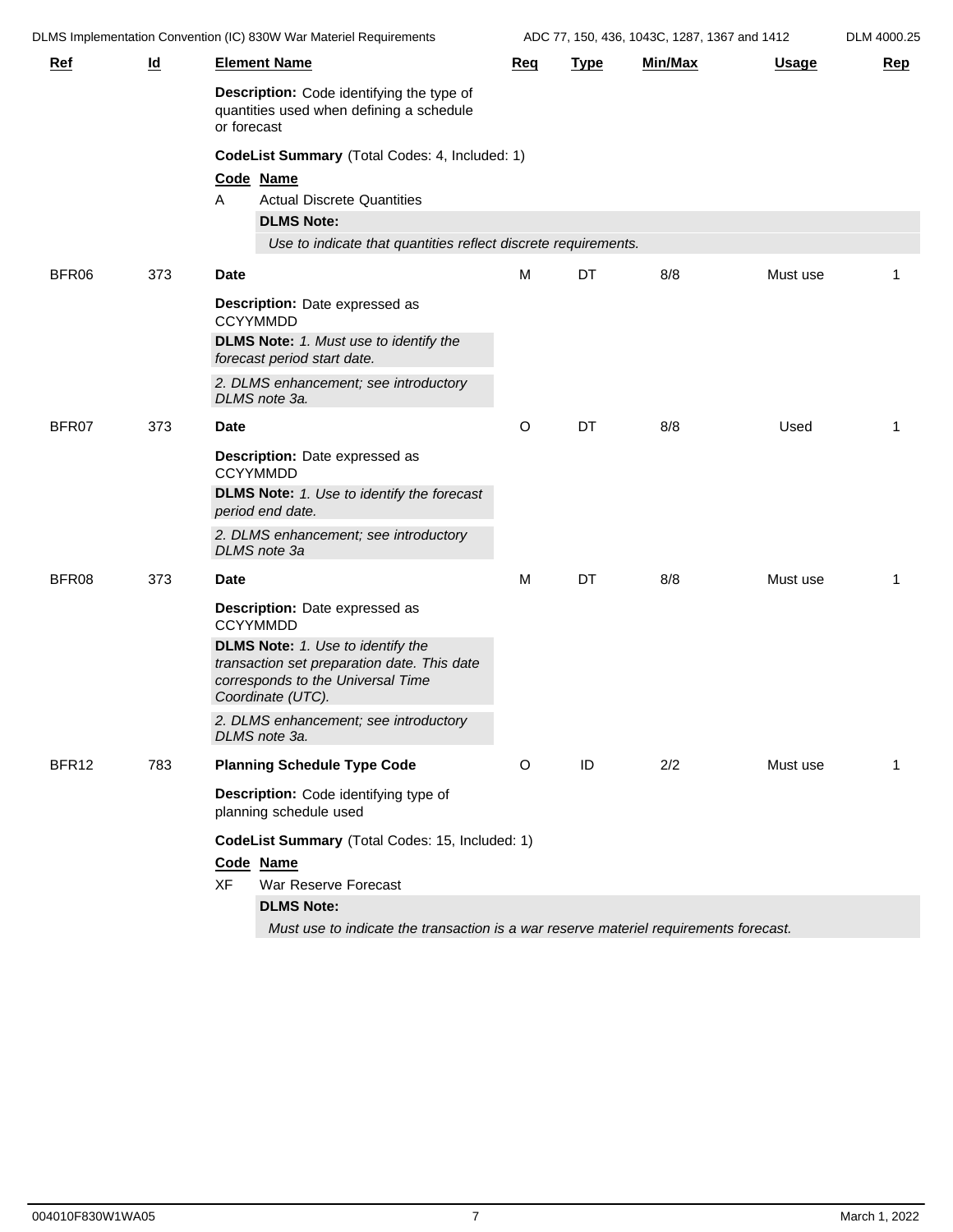| <b>N1</b> | <b>Name</b> | <b>Pos: 230</b>           | Max: 1      |  |  |  |
|-----------|-------------|---------------------------|-------------|--|--|--|
|           |             | <b>Heading - Optional</b> |             |  |  |  |
|           |             | Loop: N1                  | Elements: 4 |  |  |  |

#### **User Option (Usage):** Must use

**Purpose:** To identify a party by type of organization, name, and code

#### **Syntax Rules:**

- 1. R0203 At least one of N102 or N103 is required.
- 2. P0304 If either N103 or N104 is present, then the other is required.

#### **Comments:**

- 1. This segment, used alone, provides the most efficient method of providing organizational identification. To obtain this efficiency the "ID Code" (N104) must provide a key to the table maintained by the transaction processing party.
- 2. N105 and N106 further define the type of entity in N101.

#### **DLMS Note:**

*Must use this 1/N1/230 loop to identify the organization originating the transaction set.*

| $Ref$            | $\underline{\mathsf{Id}}$ |                                                                | <b>Element Name</b>                                                                                                                                                      | <b>Req</b> | <b>Type</b> | Min/Max | <b>Usage</b> | <b>Rep</b>   |  |  |  |
|------------------|---------------------------|----------------------------------------------------------------|--------------------------------------------------------------------------------------------------------------------------------------------------------------------------|------------|-------------|---------|--------------|--------------|--|--|--|
| N <sub>101</sub> | 98                        |                                                                | <b>Entity Identifier Code</b>                                                                                                                                            | M          | ID          | 2/3     | Must use     | $\mathbf{1}$ |  |  |  |
|                  |                           |                                                                | Description: Code identifying an<br>organizational entity, a physical location,<br>property or an individual<br><b>DLMS Note:</b> The following codes are<br>authorized. |            |             |         |              |              |  |  |  |
|                  |                           | CodeList Summary (Total Codes: 1312, Included: 1)<br>Code Name |                                                                                                                                                                          |            |             |         |              |              |  |  |  |
|                  |                           |                                                                |                                                                                                                                                                          |            |             |         |              |              |  |  |  |
|                  |                           | 41                                                             | Submitter                                                                                                                                                                |            |             |         |              |              |  |  |  |
|                  |                           |                                                                | <b>DLMS Note:</b>                                                                                                                                                        |            |             |         |              |              |  |  |  |
|                  |                           |                                                                | Must use to identify the organization submitting war reserve materiel (WRM) requirements data.                                                                           |            |             |         |              |              |  |  |  |
| N <sub>103</sub> | 66                        |                                                                | <b>Identification Code Qualifier</b>                                                                                                                                     | $\times$   | ID          | 1/2     | Must use     | 1            |  |  |  |
|                  |                           |                                                                | Description: Code designating the<br>system/method of code structure used for<br>Identification Code (67)                                                                |            |             |         |              |              |  |  |  |
|                  |                           | CodeList Summary (Total Codes: 215, Included: 2)               |                                                                                                                                                                          |            |             |         |              |              |  |  |  |
|                  |                           |                                                                | Code Name                                                                                                                                                                |            |             |         |              |              |  |  |  |
|                  |                           | 10                                                             | Department of Defense Activity Address Code (DODAAC)                                                                                                                     |            |             |         |              |              |  |  |  |
|                  |                           |                                                                | <b>DLMS Note:</b>                                                                                                                                                        |            |             |         |              |              |  |  |  |
|                  |                           | M4                                                             | DLMS enhancement; see introductory DLMS note 3a.<br>Department of Defense Routing Identifier Code (RIC)                                                                  |            |             |         |              |              |  |  |  |
|                  |                           |                                                                |                                                                                                                                                                          |            |             |         |              |              |  |  |  |
| N <sub>104</sub> | 67                        |                                                                | <b>Identification Code</b>                                                                                                                                               | X          | AN          | 2/80    | Must use     | 1            |  |  |  |
|                  |                           |                                                                | Description: Code identifying a party or<br>other code                                                                                                                   |            |             |         |              |              |  |  |  |
| N <sub>106</sub> | 98                        |                                                                | <b>Entity Identifier Code</b>                                                                                                                                            | O          | ID          | 2/3     | Must use     | $\mathbf 1$  |  |  |  |
|                  |                           |                                                                | Description: Code identifying an<br>organizational entity, a physical location,<br>property or an individual                                                             |            |             |         |              |              |  |  |  |
|                  |                           |                                                                | CodeList Summary (Total Codes: 1312, Included: 1)                                                                                                                        |            |             |         |              |              |  |  |  |
|                  |                           |                                                                | Code Name                                                                                                                                                                |            |             |         |              |              |  |  |  |
|                  |                           | <b>FR</b>                                                      | Message From                                                                                                                                                             |            |             |         |              |              |  |  |  |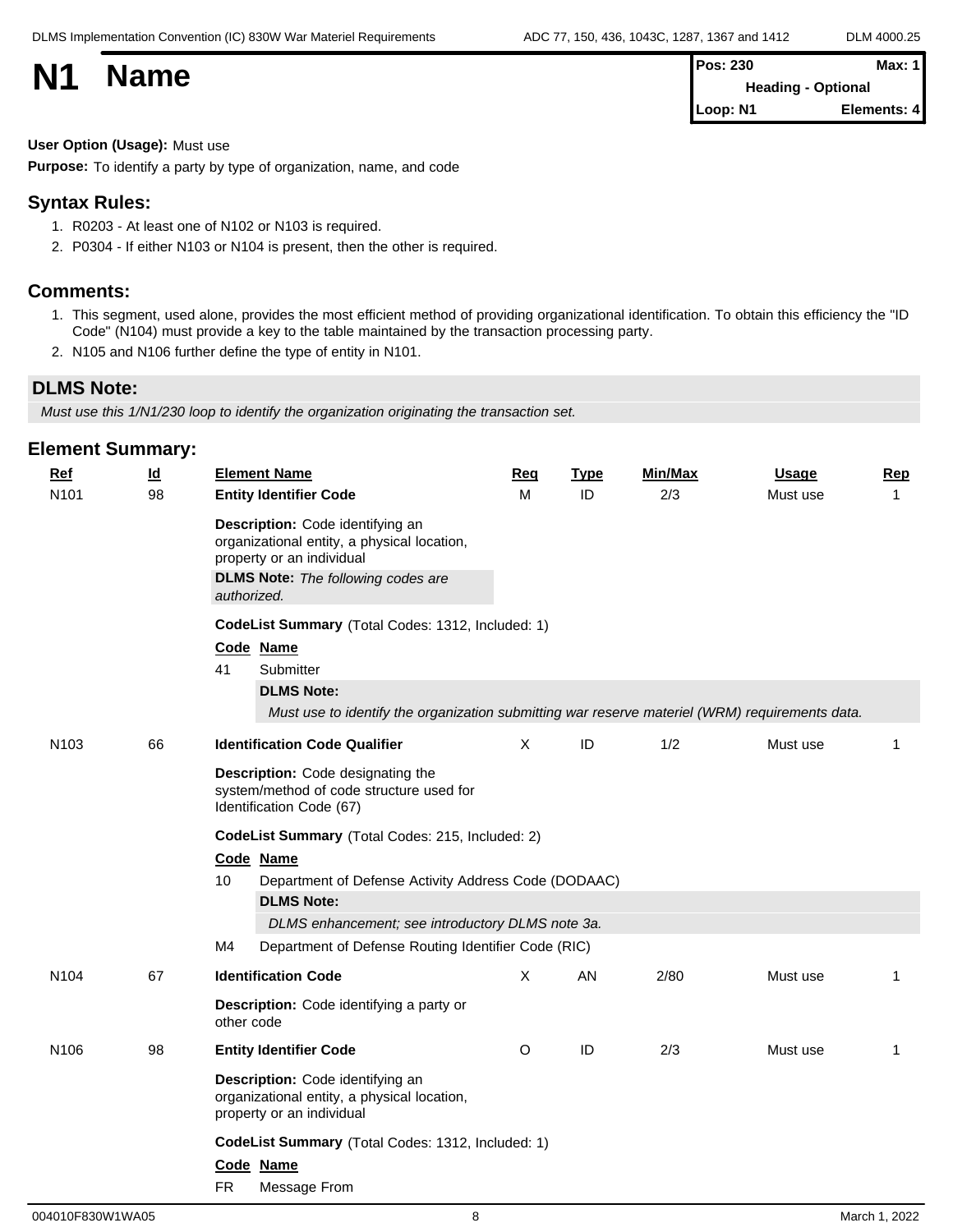**Code Name**

**DLMS Note:**

*Must use to indicate the organization cited in N104 is originating the transaction.*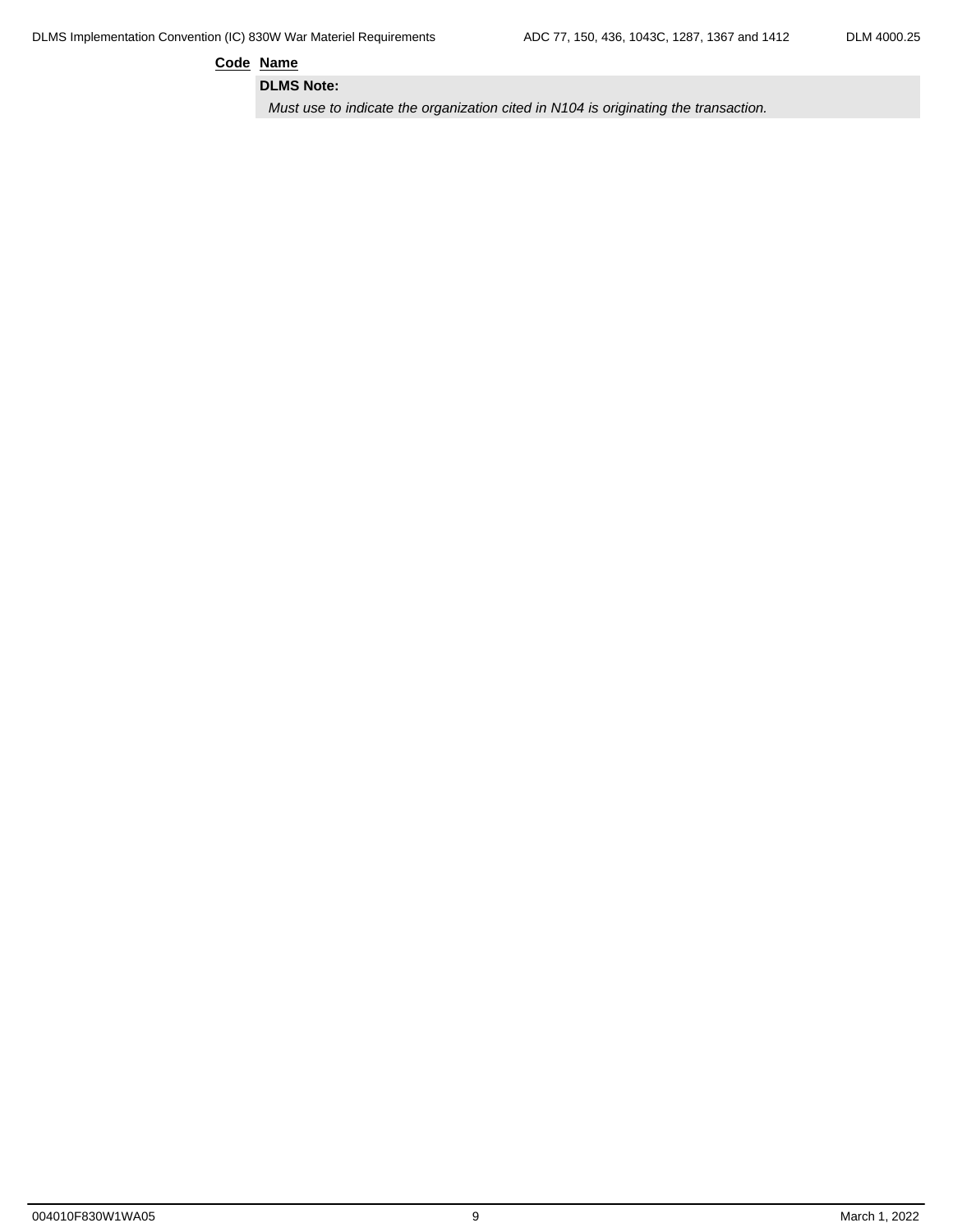**LIN Item Identification** 

| <b>Pos: 10</b>            | Max: $1$    |  |
|---------------------------|-------------|--|
| <b>Detail - Mandatory</b> |             |  |
| Loop: LIN                 | Elements: 4 |  |

**User Option (Usage):** Must use **Purpose:** To specify basic item identification data

#### **Syntax Rules:**

- 1. P0405 If either LIN04 or LIN05 is present, then the other is required.
- 2. P0607 If either LIN06 or LIN07 is present, then the other is required.
- 3. P0809 If either LIN08 or LIN09 is present, then the other is required.
- 4. P1011 If either LIN10 or LIN11 is present, then the other is required.
- 5. P1213 If either LIN12 or LIN13 is present, then the other is required.
- 6. P1415 If either LIN14 or LIN15 is present, then the other is required.
- 7. P1617 If either LIN16 or LIN17 is present, then the other is required.
- 8. P1819 If either LIN18 or LIN19 is present, then the other is required.
- 9. P2021 If either LIN20 or LIN21 is present, then the other is required.
- 10. P2223 If either LIN22 or LIN23 is present, then the other is required.
- 11. P2425 If either LIN24 or LIN25 is present, then the other is required.
- 12. P2627 If either LIN26 or LIN27 is present, then the other is required.
- 13. P2829 If either LIN28 or LIN29 is present, then the other is required.
- 14. P3031 If either LIN30 or LIN31 is present, then the other is required.

#### **Semantics:**

1. LIN01 is the line item identification

#### **Comments:**

- 1. See the Data Dictionary for a complete list of IDs.
- 2. LIN02 through LIN31 provide for fifteen different product/service IDs for each item. For example: Case, Color, Drawing No., U.P.C. No., ISBN No., Model No., or SKU.

#### **DLMS Note:**

*1. Must use the 2/LIN/010 loop to identify the type of WRM and information related to the requirement forecast.* 

*2. Detailed WRM data identifies incremental monthly forecast quantities for a single line item stratified by type of WRM or by type of WRM and project code.*

*3. When stratifying only by type of WRM (for other than Pre-Positioned War Reserve (PWR) requirements), use a single iteration of the 2/LM/390 loop to identify a single War Reserve Materiel Requirement Code and use multiple iterations of the 2/FST/410 loop to identify incremental monthly forecast quantities. Do not use the 2/LM/430 loop. This stratification method requires multiple iterations of the 2/LIN/010 loop for a single line item to identify each type of WRM.*

*4. When stratifying by type of WRM and project code (for other than PWR requirements), use a single iteration of the 2/LM/390 loop to identify a single War Reserve Materiel Requirement Code; use multiple iterations of the 2/FST/410 loop to identify incremental monthly forecast quantities; and use a single iteration of the 2/LM/430 loop for each iteration of the 2/FST/410 loop to identify the project code associated with the quantity. This stratification method requires multiple iterations of the 2/LIN/010 loop for a single line item to identify each type of WRM.*

*5. For PWR forecast requirements, do not use the 2/LM/390 loop to identify the War Reserve Materiel Requirement Code. Instead, use two iterations of the 2/FST/410 loop to identify applicable incremental monthly forecast quantities; and use a single iteration of the 2/LM/430 loop, for each iteration of the 2/FST/410 loop, to identify the War Reserve Materiel Requirement Code and/or project code associated with the quantity.*

| <u>Ref</u>        | <u>ld</u> | <b>Element Name</b>                                                                                                   | <u>Req</u> | <u>Type</u> | Min/Max | <u>Usage</u> | <u>Rep</u>    |
|-------------------|-----------|-----------------------------------------------------------------------------------------------------------------------|------------|-------------|---------|--------------|---------------|
| LIN <sub>02</sub> | 235       | <b>Product/Service ID Qualifier</b>                                                                                   | М          | ID          | 2/2     | Must use     |               |
|                   |           | <b>Description:</b> Code identifying the<br>type/source of the descriptive number used<br>in Product/Service ID (234) |            |             |         |              |               |
|                   |           | <b>DLMS Note:</b> 1. Use only one of codes A2,                                                                        |            |             |         |              |               |
| 004010F830W1WA05  |           | 10                                                                                                                    |            |             |         |              | March 1, 2022 |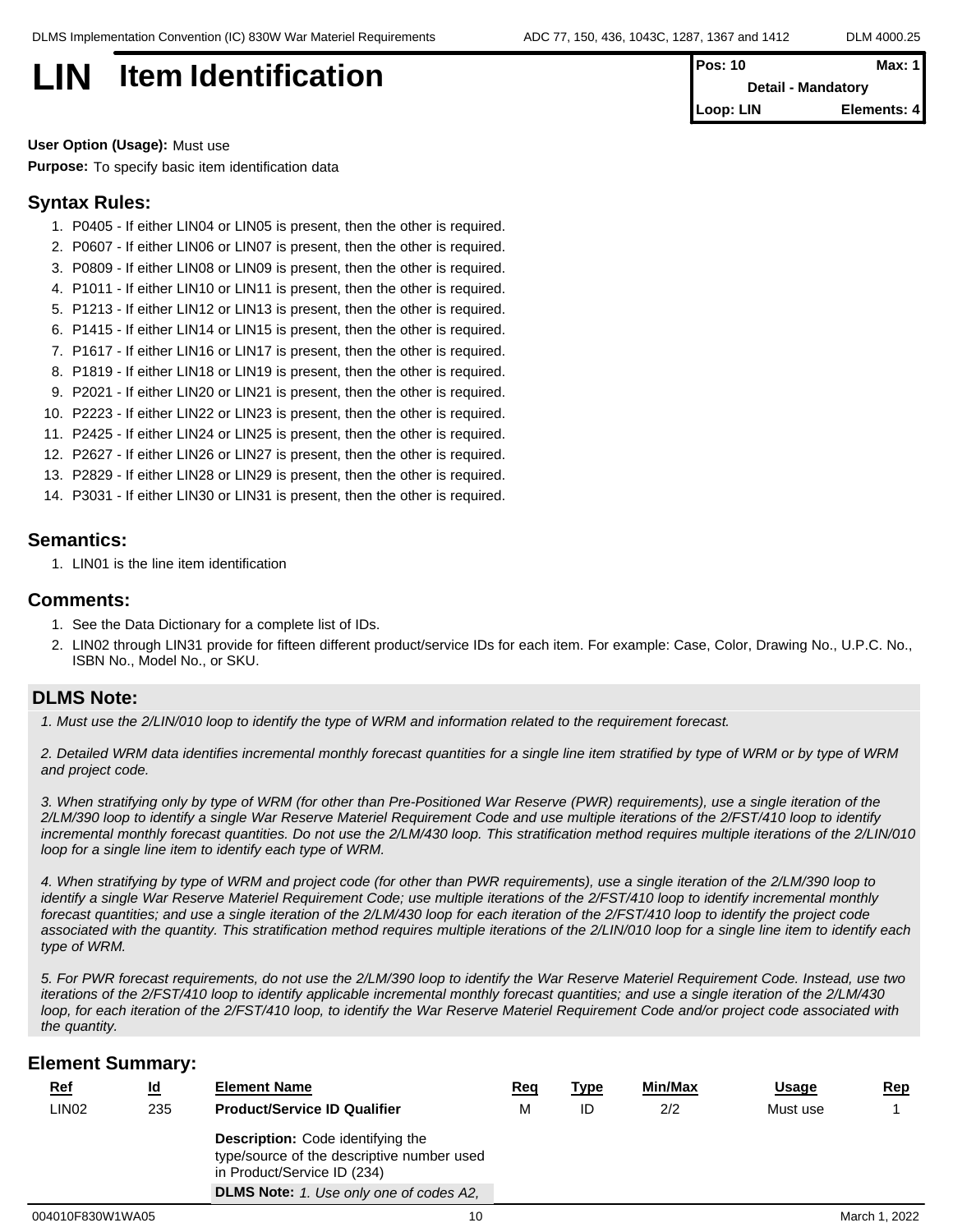DLMS Implementation Convention (IC) 830W War Materiel Requirements ADC 77, 150, 436, 1043C, 1287, 1367 and 1412 DLM 4000.25

| <b>Ref</b>        | $\underline{\mathsf{Id}}$ |                | <b>Element Name</b><br>A4, FB, FS, FT, MG, or YP to identify the<br>materiel. Must use National Stock Number<br>(NSN) (code FS) when known, except when<br>appropriate brand name subsistence items<br>are identified by the Subsistence<br><b>Identification Number.</b> | Req      | <b>Type</b> | Min/Max | <u>Usage</u> | <b>Rep</b> |  |  |  |
|-------------------|---------------------------|----------------|---------------------------------------------------------------------------------------------------------------------------------------------------------------------------------------------------------------------------------------------------------------------------|----------|-------------|---------|--------------|------------|--|--|--|
|                   |                           |                | 2. When citing a manufacturer's part<br>number (code MG), always use code ZB to<br>identify the manufacturer's commercial and<br>government entity (CAGE) code.                                                                                                           |          |             |         |              |            |  |  |  |
|                   |                           |                | 3. The following codes are authorized.                                                                                                                                                                                                                                    |          |             |         |              |            |  |  |  |
|                   |                           |                | CodeList Summary (Total Codes: 477, Included: 9)                                                                                                                                                                                                                          |          |             |         |              |            |  |  |  |
|                   |                           |                | Code Name                                                                                                                                                                                                                                                                 |          |             |         |              |            |  |  |  |
|                   |                           | A <sub>2</sub> | Department of Defense Identification Code (DoDIC)                                                                                                                                                                                                                         |          |             |         |              |            |  |  |  |
|                   |                           |                | <b>DLMS Note:</b>                                                                                                                                                                                                                                                         |          |             |         |              |            |  |  |  |
|                   |                           |                | Use to identify ammunition items.                                                                                                                                                                                                                                         |          |             |         |              |            |  |  |  |
|                   |                           | A4             | Subsistence Identification Number                                                                                                                                                                                                                                         |          |             |         |              |            |  |  |  |
|                   |                           |                | <b>DLMS Note:</b>                                                                                                                                                                                                                                                         |          |             |         |              |            |  |  |  |
|                   |                           |                | Use to identify subsistence items.                                                                                                                                                                                                                                        |          |             |         |              |            |  |  |  |
|                   |                           | F4             | Series Identifier                                                                                                                                                                                                                                                         |          |             |         |              |            |  |  |  |
|                   |                           |                | <b>DLMS Note:</b>                                                                                                                                                                                                                                                         |          |             |         |              |            |  |  |  |
|                   |                           |                | Use to identify the manufacturer's series number of the end item.                                                                                                                                                                                                         |          |             |         |              |            |  |  |  |
|                   |                           | <b>FB</b>      | Form Number                                                                                                                                                                                                                                                               |          |             |         |              |            |  |  |  |
|                   |                           |                | <b>DLMS Note:</b>                                                                                                                                                                                                                                                         |          |             |         |              |            |  |  |  |
|                   |                           |                | Use to identify the form stock number.                                                                                                                                                                                                                                    |          |             |         |              |            |  |  |  |
|                   |                           | <b>FS</b>      | <b>National Stock Number</b>                                                                                                                                                                                                                                              |          |             |         |              |            |  |  |  |
|                   |                           |                | <b>DLMS Note:</b>                                                                                                                                                                                                                                                         |          |             |         |              |            |  |  |  |
|                   |                           |                | Must use the NSN when known.                                                                                                                                                                                                                                              |          |             |         |              |            |  |  |  |
|                   |                           | MG             | Manufacturer's Part Number<br><b>DLMS Note:</b>                                                                                                                                                                                                                           |          |             |         |              |            |  |  |  |
|                   |                           |                |                                                                                                                                                                                                                                                                           |          |             |         |              |            |  |  |  |
|                   |                           |                | Use to identify nonstandard materiel.                                                                                                                                                                                                                                     |          |             |         |              |            |  |  |  |
|                   |                           | MN             | <b>Model Number</b>                                                                                                                                                                                                                                                       |          |             |         |              |            |  |  |  |
|                   |                           |                | <b>DLMS Note:</b>                                                                                                                                                                                                                                                         |          |             |         |              |            |  |  |  |
|                   |                           |                | Use to identify the manufacturer's model number of the end item.                                                                                                                                                                                                          |          |             |         |              |            |  |  |  |
|                   |                           | SN             | <b>Serial Number</b>                                                                                                                                                                                                                                                      |          |             |         |              |            |  |  |  |
|                   |                           |                | <b>DLMS Note:</b><br>Use to identify the manufacturer's serial number of the end item.                                                                                                                                                                                    |          |             |         |              |            |  |  |  |
|                   |                           | YP             | <b>Publication Number</b>                                                                                                                                                                                                                                                 |          |             |         |              |            |  |  |  |
|                   |                           |                | <b>DLMS Note:</b>                                                                                                                                                                                                                                                         |          |             |         |              |            |  |  |  |
|                   |                           |                | Use to identify the publication stock number.                                                                                                                                                                                                                             |          |             |         |              |            |  |  |  |
| LIN <sub>03</sub> | 234                       |                | <b>Product/Service ID</b>                                                                                                                                                                                                                                                 | М        | AN          | 1/48    | Must use     |            |  |  |  |
|                   |                           |                | Description: Identifying number for a<br>product or service                                                                                                                                                                                                               |          |             |         |              |            |  |  |  |
| LIN <sub>04</sub> | 235                       |                | <b>Product/Service ID Qualifier</b>                                                                                                                                                                                                                                       | $\times$ | ID          | 2/2     | Used         | 1          |  |  |  |
|                   |                           |                | Description: Code identifying the<br>type/source of the descriptive number used<br>in Product/Service ID (234)                                                                                                                                                            |          |             |         |              |            |  |  |  |
|                   |                           | authorized.    | <b>DLMS Note:</b> The following codes are                                                                                                                                                                                                                                 |          |             |         |              |            |  |  |  |
|                   |                           |                | CodeList Summary (Total Codes: 477, Included: 1)                                                                                                                                                                                                                          |          |             |         |              |            |  |  |  |
|                   |                           |                | Code Name                                                                                                                                                                                                                                                                 |          |             |         |              |            |  |  |  |
|                   |                           | ZΒ             | Commercial and Government Entity (CAGE) Code                                                                                                                                                                                                                              |          |             |         |              |            |  |  |  |
|                   |                           |                |                                                                                                                                                                                                                                                                           |          |             |         |              |            |  |  |  |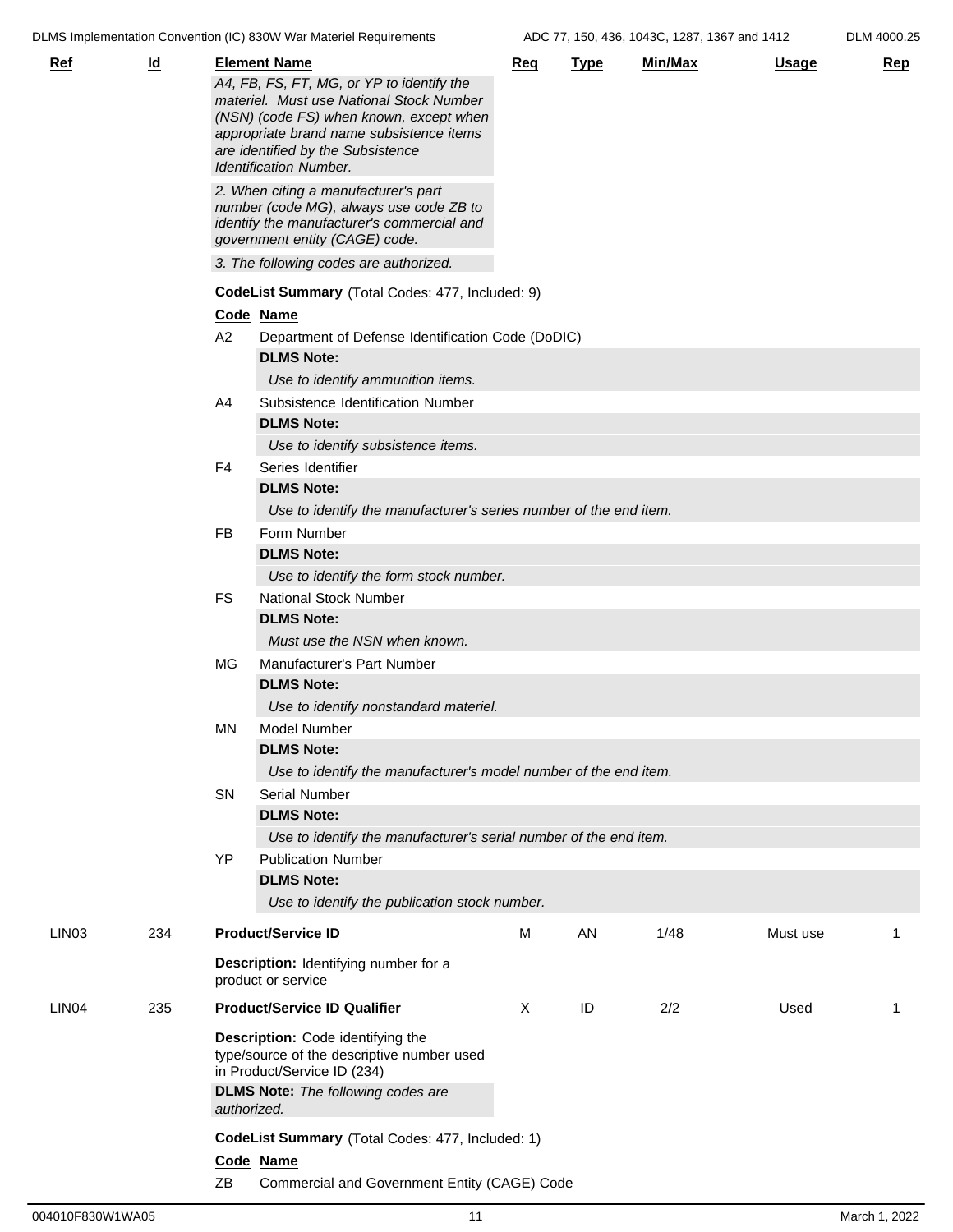|       |     | Code Name                                                          |                                                                           |    |      |      |  |  |  |  |
|-------|-----|--------------------------------------------------------------------|---------------------------------------------------------------------------|----|------|------|--|--|--|--|
|       |     | <b>DLMS Note:</b>                                                  |                                                                           |    |      |      |  |  |  |  |
|       |     |                                                                    | Use with LIN02 code MG to uniquely identify a manufacturer's part number. |    |      |      |  |  |  |  |
| LIN05 | 234 | <b>Product/Service ID</b>                                          | X                                                                         | ΑN | 1/48 | Used |  |  |  |  |
|       |     | <b>Description:</b> Identifying number for a<br>product or service |                                                                           |    |      |      |  |  |  |  |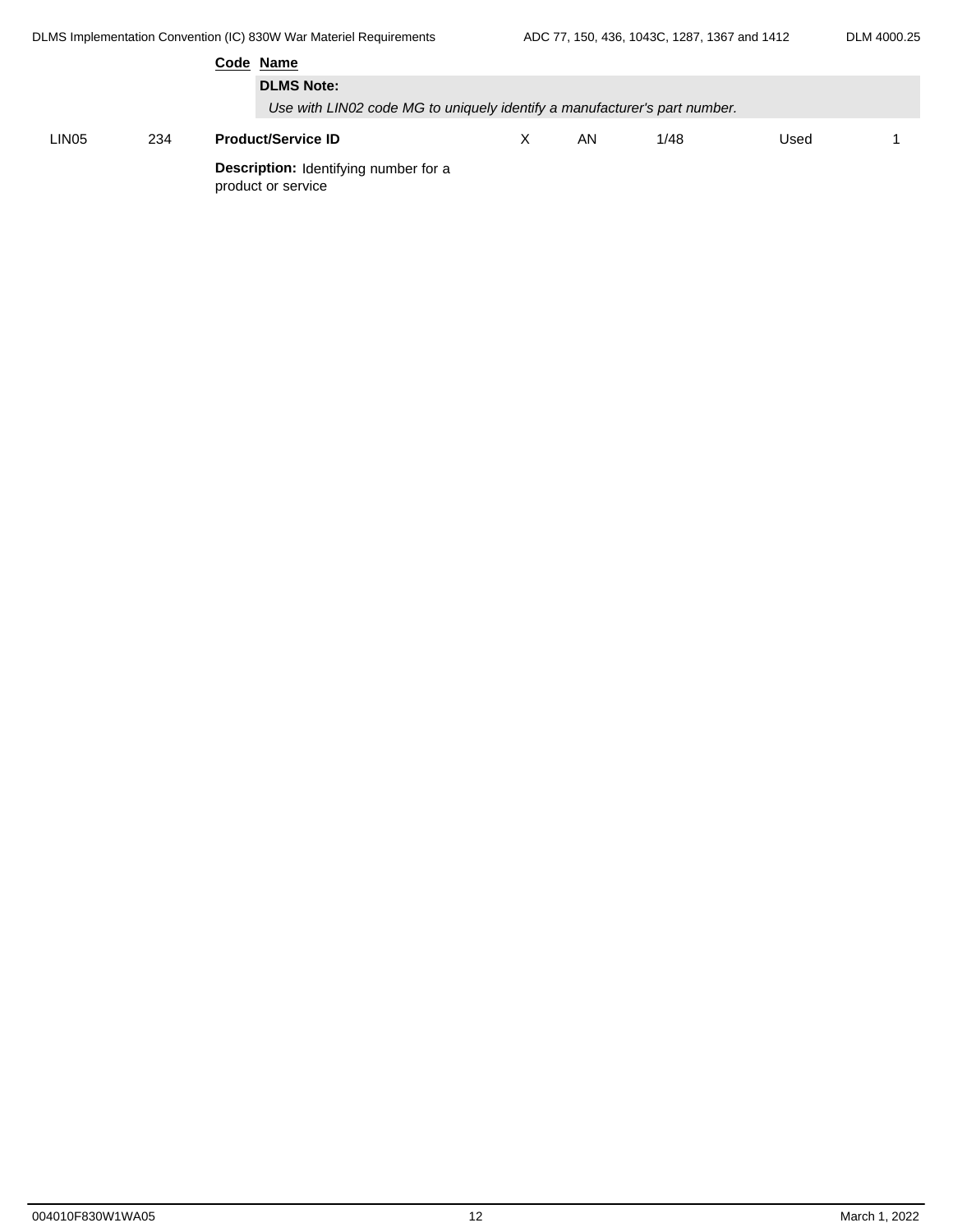| <b>DTM</b><br><b>Date/Time Reference</b> | lPos: 21<br><b>Detail - Optional</b> | <b>Max: 10</b> |
|------------------------------------------|--------------------------------------|----------------|
|                                          | Loop: LIN                            | Elements: 2    |

**User Option (Usage):** Must use

**Purpose:** To specify pertinent dates and times

#### **Syntax Rules:**

- 1. R020305 At least one of DTM02, DTM03 or DTM05 is required.
- 2. C0403 If DTM04 is present, then DTM03 is required.
- 3. P0506 If either DTM05 or DTM06 is present, then the other is required.

#### **DLMS Note:**

*Must use to identify the date of transaction preparation.*

| $Ref$ | $\underline{\mathsf{Id}}$ | <b>Element Name</b>                                                         | <u>Req</u> | <u>Type</u> | <b>Min/Max</b> | Usage    | <u>Rep</u> |
|-------|---------------------------|-----------------------------------------------------------------------------|------------|-------------|----------------|----------|------------|
| DTM01 | 374                       | <b>Date/Time Qualifier</b>                                                  | М          | ID          | 3/3            | Must use | 1          |
|       |                           | Description: Code specifying type of date<br>or time, or both date and time |            |             |                |          |            |
|       |                           | CodeList Summary (Total Codes: 1112, Included: 1)                           |            |             |                |          |            |
|       |                           | Code Name                                                                   |            |             |                |          |            |
|       |                           | 097<br><b>Transaction Creation</b>                                          |            |             |                |          |            |
|       |                           | <b>DLMS Note:</b>                                                           |            |             |                |          |            |
|       |                           | Use to identify the date of transaction preparation.                        |            |             |                |          |            |
| DTM02 | 373                       | Date                                                                        | Χ          | DT          | 8/8            | Must use |            |
|       |                           | Description: Date expressed as<br><b>CCYYMMDD</b>                           |            |             |                |          |            |
|       |                           | <b>DLMS Note:</b> DLMS enhancement; see<br>introductory DLMS note 3a.       |            |             |                |          |            |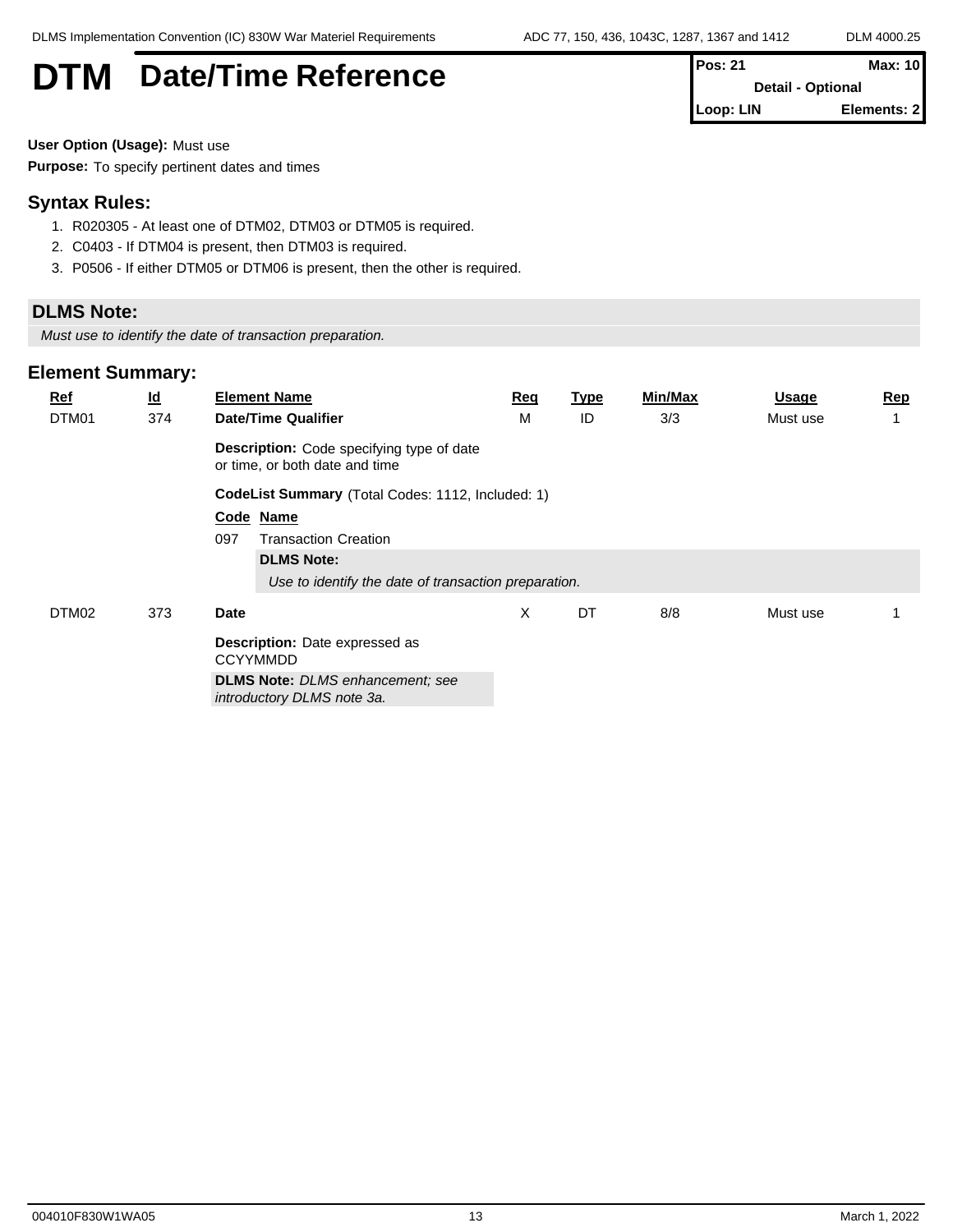| Elements: 2<br>Loop: LIN | <b>REF</b> | <b>Reference Identification</b> | <b>Pos: 140</b><br><b>Detail - Optional</b> | <b>Max: 12</b> |
|--------------------------|------------|---------------------------------|---------------------------------------------|----------------|
|                          |            |                                 |                                             |                |

**User Option (Usage):** Used

**Purpose:** To specify identifying information

#### **Syntax Rules:**

1. R0203 - At least one of REF02 or REF03 is required.

#### **Semantics:**

1. REF04 contains data relating to the value cited in REF02.

| <b>Ref</b><br>REF01 | $\underline{\mathsf{Id}}$<br>128        | <b>Element Name</b><br><b>Reference Identification Qualifier</b>                                                                                  | <u>Req</u><br>м | <u>Type</u><br>ID | Min/Max<br>2/3 | <b>Usage</b><br>Must use | <b>Rep</b> |
|---------------------|-----------------------------------------|---------------------------------------------------------------------------------------------------------------------------------------------------|-----------------|-------------------|----------------|--------------------------|------------|
|                     |                                         | <b>Description:</b> Code qualifying the<br>Reference Identification                                                                               |                 |                   |                |                          |            |
|                     |                                         | <b>DLMS Note:</b> The following code is<br>authorized.                                                                                            |                 |                   |                |                          |            |
|                     |                                         | CodeList Summary (Total Codes: 1503, Included: 1)                                                                                                 |                 |                   |                |                          |            |
|                     |                                         | Code Name                                                                                                                                         |                 |                   |                |                          |            |
|                     |                                         | <b>Transaction Reference Number</b><br><b>TN</b>                                                                                                  |                 |                   |                |                          |            |
|                     |                                         | <b>DLMS Note:</b>                                                                                                                                 |                 |                   |                |                          |            |
|                     | Use to identify the transaction number. |                                                                                                                                                   |                 |                   |                |                          |            |
| REF02               | 127                                     | <b>Reference Identification</b>                                                                                                                   | X               | AN                | 1/30           | Must use                 |            |
|                     |                                         | Description: Reference information as<br>defined for a particular Transaction Set or<br>as specified by the Reference Identification<br>Qualifier |                 |                   |                |                          |            |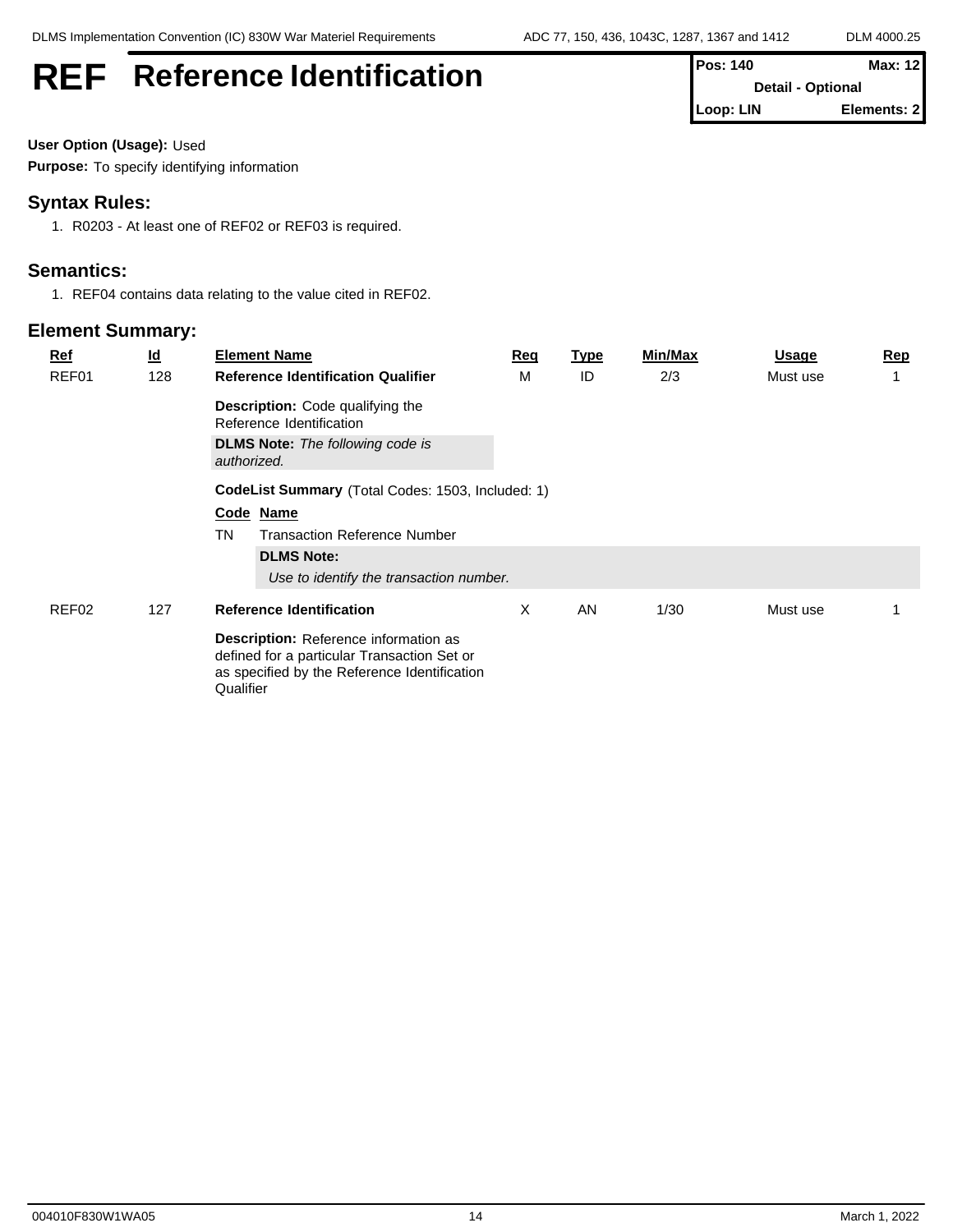| <b>N1</b> | <b>Name</b> | <b>Pos: 320</b>          | <b>Max: 1</b> |  |
|-----------|-------------|--------------------------|---------------|--|
|           |             | <b>Detail - Optional</b> |               |  |
|           |             | Loop: N1                 | Elements: 4   |  |

#### **User Option (Usage):** Must use

**Purpose:** To identify a party by type of organization, name, and code

#### **Syntax Rules:**

- 1. R0203 At least one of N102 or N103 is required.
- 2. P0304 If either N103 or N104 is present, then the other is required.

#### **Comments:**

- 1. This segment, used alone, provides the most efficient method of providing organizational identification. To obtain this efficiency the "ID Code" (N104) must provide a key to the table maintained by the transaction processing party.
- 2. N105 and N106 further define the type of entity in N101.

#### **DLMS Note:**

*1. Must use one iteration of this 2/N1/320 loop to identify the organization to receive the transaction.*

*2. Use additional iterations to identify other organizations associated with the transaction.*

| <b>Ref</b>       | $\underline{\mathsf{Id}}$ | <b>Element Name</b>                                                                                                                                                      | Req | <b>Type</b>   | <b>Min/Max</b> | <b>Usage</b> | Rep          |  |  |  |
|------------------|---------------------------|--------------------------------------------------------------------------------------------------------------------------------------------------------------------------|-----|---------------|----------------|--------------|--------------|--|--|--|
| N101             | 98                        | <b>Entity Identifier Code</b>                                                                                                                                            | M   | ID            | 2/3            | Must use     | 1            |  |  |  |
|                  |                           | Description: Code identifying an<br>organizational entity, a physical location,<br>property or an individual<br><b>DLMS Note:</b> The following codes are<br>authorized. |     |               |                |              |              |  |  |  |
|                  |                           | CodeList Summary (Total Codes: 1312, Included: 2)                                                                                                                        |     |               |                |              |              |  |  |  |
|                  |                           | Code Name                                                                                                                                                                |     |               |                |              |              |  |  |  |
|                  |                           | KA<br>Item Manager                                                                                                                                                       |     |               |                |              |              |  |  |  |
|                  |                           | <b>DLMS Note:</b>                                                                                                                                                        |     |               |                |              |              |  |  |  |
|                  |                           | Must use to indicate the IMM/ICP.                                                                                                                                        |     |               |                |              |              |  |  |  |
|                  |                           | ZD<br>Party to Receive Reports                                                                                                                                           |     |               |                |              |              |  |  |  |
|                  |                           | <b>DLMS Note:</b>                                                                                                                                                        |     |               |                |              |              |  |  |  |
|                  |                           | Use to indicate the organization(s) to receive reports.                                                                                                                  |     |               |                |              |              |  |  |  |
| N <sub>103</sub> | 66                        | <b>Identification Code Qualifier</b>                                                                                                                                     | X   | ID            | 1/2            | Must use     | 1            |  |  |  |
|                  |                           | Description: Code designating the<br>system/method of code structure used for<br>Identification Code (67)                                                                |     |               |                |              |              |  |  |  |
|                  |                           | CodeList Summary (Total Codes: 215, Included: 2)                                                                                                                         |     |               |                |              |              |  |  |  |
|                  |                           | Code Name                                                                                                                                                                |     |               |                |              |              |  |  |  |
|                  |                           | 10<br>Department of Defense Activity Address Code (DODAAC)                                                                                                               |     |               |                |              |              |  |  |  |
|                  |                           | <b>DLMS Note:</b>                                                                                                                                                        |     |               |                |              |              |  |  |  |
|                  |                           | DLMS enhancement; see introductory DLMS note 3a.                                                                                                                         |     |               |                |              |              |  |  |  |
|                  |                           | M4<br>Department of Defense Routing Identifier Code (RIC)                                                                                                                |     |               |                |              |              |  |  |  |
| N <sub>104</sub> | 67                        | <b>Identification Code</b>                                                                                                                                               | X   | AN            | 2/80           | Must use     | 1            |  |  |  |
|                  |                           | Description: Code identifying a party or<br>other code                                                                                                                   |     |               |                |              |              |  |  |  |
| N <sub>106</sub> | 98                        | <b>Entity Identifier Code</b>                                                                                                                                            | O   | $\mathsf{ID}$ | 2/3            | Used         | $\mathbf{1}$ |  |  |  |
|                  |                           | Description: Code identifying an<br>organizational entity, a physical location,                                                                                          |     |               |                |              |              |  |  |  |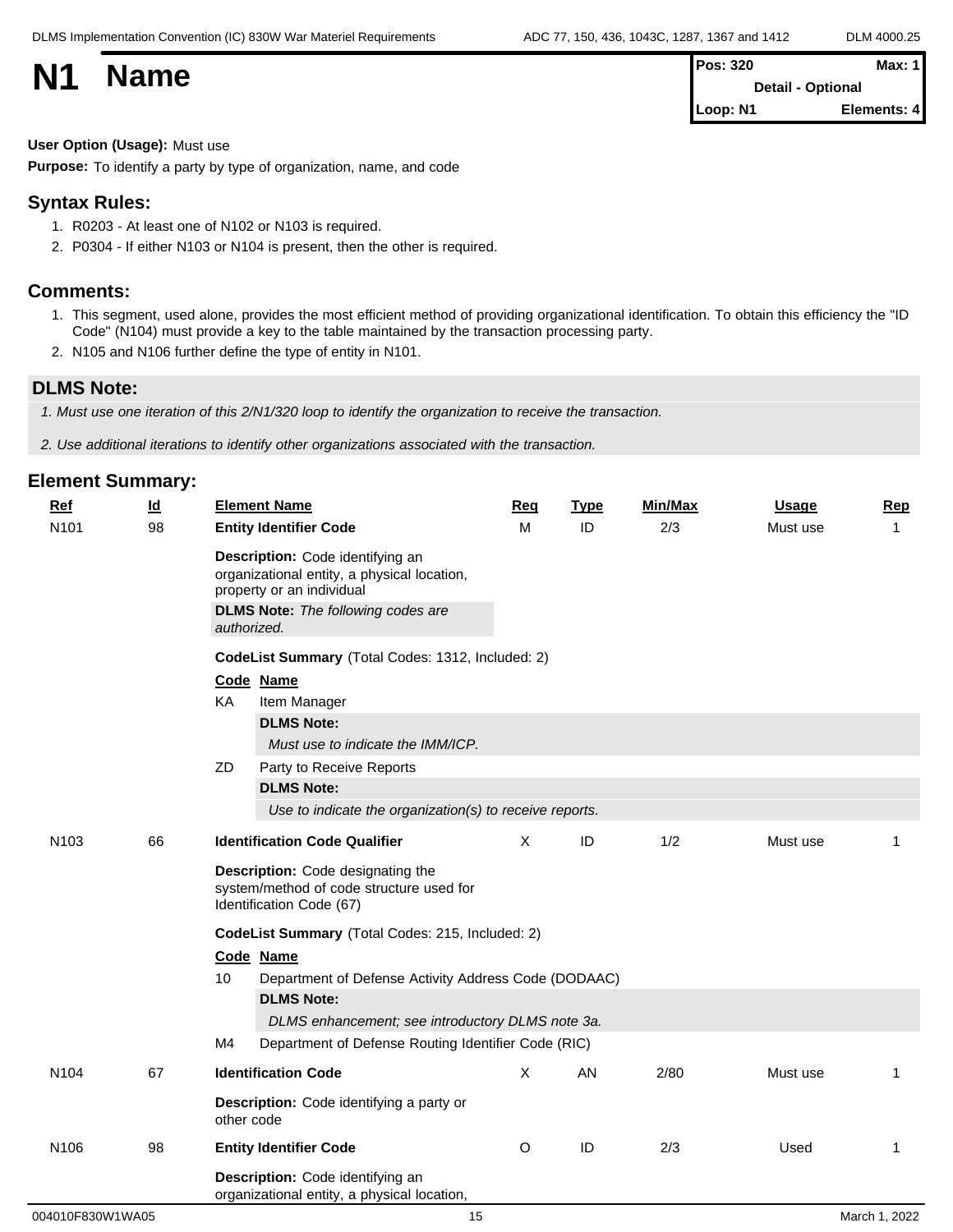DLMS Implementation Convention (IC) 830W War Materiel Requirements ADC 77, 150, 436, 1043C, 1287, 1367 and 1412

| DLM 4000.25 |  |
|-------------|--|
|             |  |

| <u>Ref</u> | <u>ld</u> |    | <b>Element Name</b><br>property or an individual                                                             | Req | <u>Type</u> | <u>Min/Max</u> | <b>Usage</b> | Rep |
|------------|-----------|----|--------------------------------------------------------------------------------------------------------------|-----|-------------|----------------|--------------|-----|
|            |           |    | CodeList Summary (Total Codes: 1312, Included: 1)                                                            |     |             |                |              |     |
|            |           |    | Code Name                                                                                                    |     |             |                |              |     |
|            |           | TO | Message To                                                                                                   |     |             |                |              |     |
|            |           |    | <b>DLMS Note:</b>                                                                                            |     |             |                |              |     |
|            |           |    | Must use with 2/N101/320 code KA to indicate the organization cited in N104 is receiving the<br>transaction. |     |             |                |              |     |
|            |           |    |                                                                                                              |     |             |                |              |     |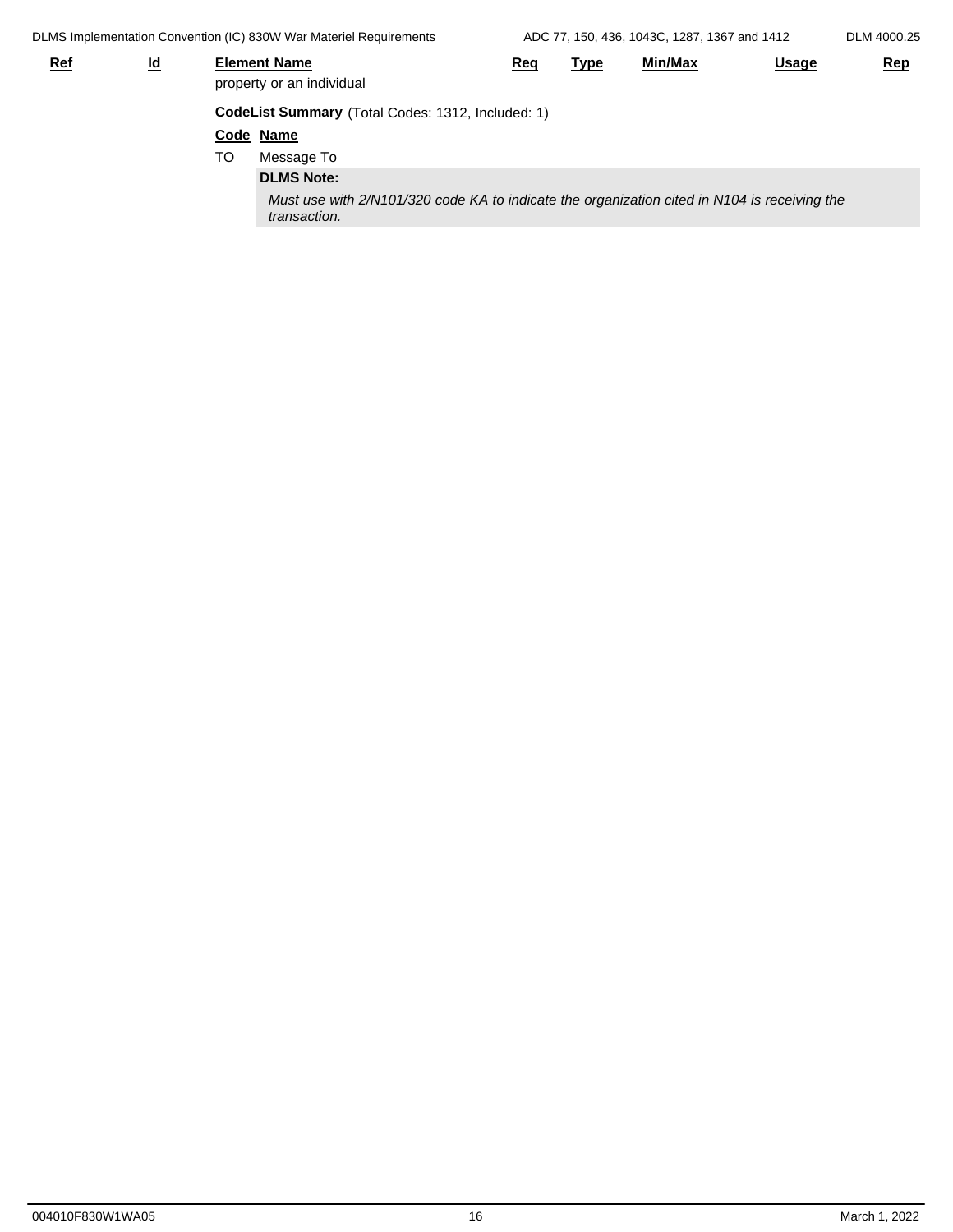# **LM** Code Source Information **Pos:** 390 **Max:** 1

| 1 FUS. JJU | IVIAA. I I               |  |
|------------|--------------------------|--|
|            | <b>Detail - Optional</b> |  |
| ∥Loop: LM  | Elements: 1              |  |

**User Option (Usage):** Must use

**Purpose:** To transmit standard code list identification information

#### **Comments:**

1. LM02 identifies the applicable industry code list source information.

#### **DLMS Note:**

*1. Use the 2/LM/390 loop to identify coded information maintained in department or agency documentation.*

*2. Use the 2/LM/390 loop to stratify forecasts for other than PWR requirements by type of War Reserve Materiel Requirements Code. Cite the associated quantities in one or more iterations of the 2/FST/410 loop.*

*3. Do not use to identify the War Reserve Materiel Requirement Code for PWR requirements.*

| <u>Ref</u> | $\underline{\mathsf{Id}}$                                                    | <b>Element Name</b>                              | <u>Req</u> | Type | Min/Max | <b>Usage</b> | <u>Rep</u> |  |  |
|------------|------------------------------------------------------------------------------|--------------------------------------------------|------------|------|---------|--------------|------------|--|--|
| LM01       | 559                                                                          | <b>Agency Qualifier Code</b>                     | M          | ID   | 2/2     | Must use     |            |  |  |
|            | <b>Description:</b> Code identifying the agency<br>assigning the code values |                                                  |            |      |         |              |            |  |  |
|            |                                                                              | CodeList Summary (Total Codes: 176, Included: 1) |            |      |         |              |            |  |  |
|            |                                                                              | Code Name                                        |            |      |         |              |            |  |  |
|            |                                                                              | Department of Defense (DoD)<br>DF                |            |      |         |              |            |  |  |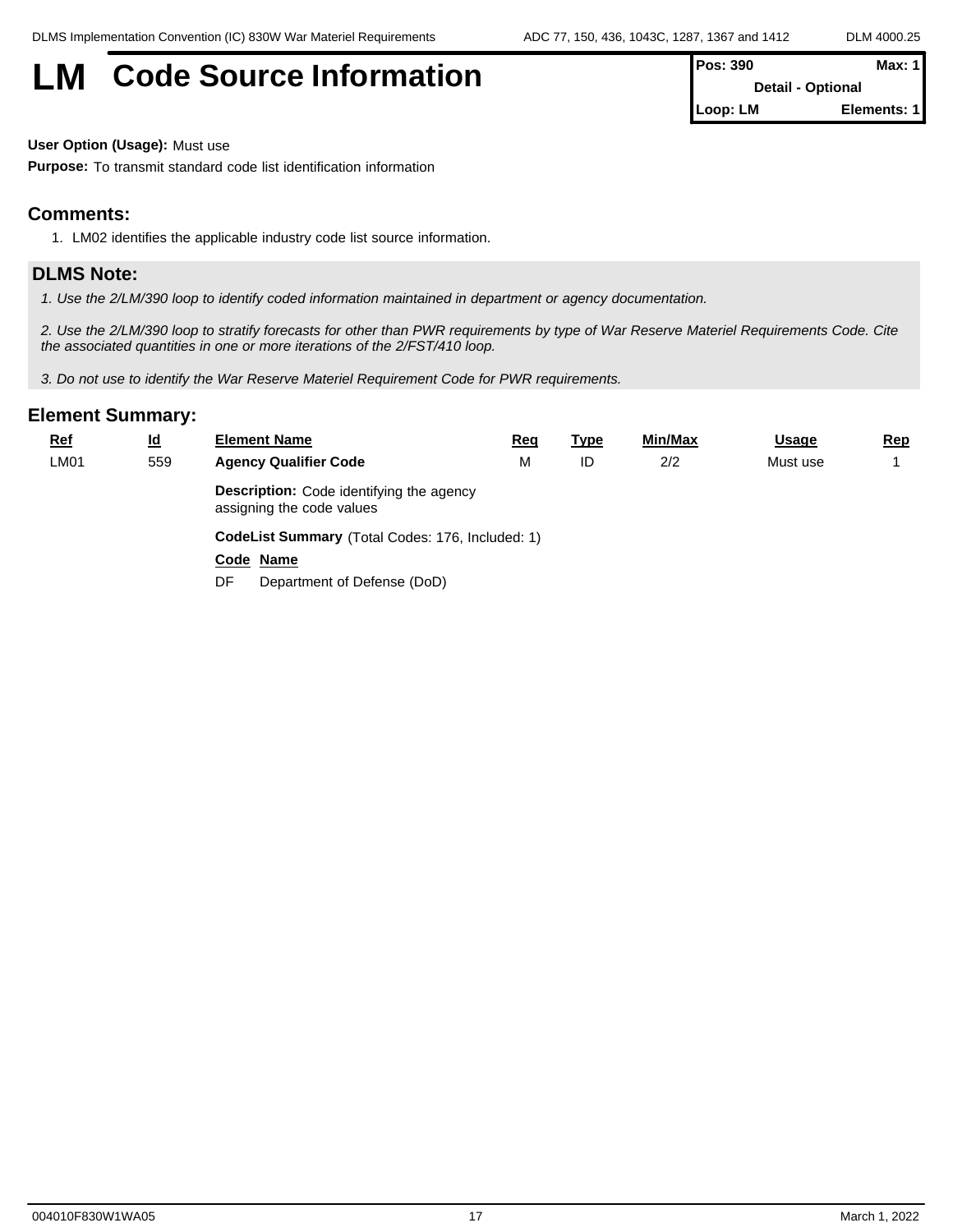# **LQ** Industry Code

| l Pos: 400                | Max: 100    |  |
|---------------------------|-------------|--|
| <b>Detail - Mandatory</b> |             |  |
| l Loop: LM                | Elements: 2 |  |

**User Option (Usage):** Must use

**Purpose:** Code to transmit standard industry codes

#### **Syntax Rules:**

1. C0102 - If LQ01 is present, then LQ02 is required.

#### **DLMS Note:**

*Use to identify codes, as appropriate, consistent with management information requirements.*

| $Ref$ | $\underline{\mathsf{Id}}$ |                | <b>Element Name</b>                                                                                                                                                                                             | Req      | <b>Type</b> | Min/Max | <b>Usage</b> | Rep |  |  |  |  |
|-------|---------------------------|----------------|-----------------------------------------------------------------------------------------------------------------------------------------------------------------------------------------------------------------|----------|-------------|---------|--------------|-----|--|--|--|--|
| LQ01  | 1270                      |                | <b>Code List Qualifier Code</b>                                                                                                                                                                                 | $\Omega$ | ID          | 1/3     | Must use     | 1   |  |  |  |  |
|       |                           |                | Description: Code identifying a specific                                                                                                                                                                        |          |             |         |              |     |  |  |  |  |
|       |                           |                | industry code list                                                                                                                                                                                              |          |             |         |              |     |  |  |  |  |
|       |                           |                | <b>DLMS Note:</b> The following codes are                                                                                                                                                                       |          |             |         |              |     |  |  |  |  |
|       |                           | authorized.    |                                                                                                                                                                                                                 |          |             |         |              |     |  |  |  |  |
|       |                           |                | CodeList Summary (Total Codes: 558, Included: 5)                                                                                                                                                                |          |             |         |              |     |  |  |  |  |
|       |                           |                | Code Name                                                                                                                                                                                                       |          |             |         |              |     |  |  |  |  |
|       |                           | $\Omega$       | Document Identification Code                                                                                                                                                                                    |          |             |         |              |     |  |  |  |  |
|       |                           |                | <b>DLMS Note:</b>                                                                                                                                                                                               |          |             |         |              |     |  |  |  |  |
|       |                           |                | 1. Future Streamlined data; see introductory DLMS note 3c.                                                                                                                                                      |          |             |         |              |     |  |  |  |  |
|       |                           |                | 2. The DLSS DIC is retained in the DLMS to facilitate transaction conversion in a mixed DLSS/DLMS<br>environment. Continued support of the DIC in a full DLMS environment will be assessed at a future<br>date. |          |             |         |              |     |  |  |  |  |
|       |                           | 79             | <b>Priority Designator Code</b>                                                                                                                                                                                 |          |             |         |              |     |  |  |  |  |
|       |                           |                | <b>DLMS Note:</b>                                                                                                                                                                                               |          |             |         |              |     |  |  |  |  |
|       |                           |                | Recommend using in all requisitions.                                                                                                                                                                            |          |             |         |              |     |  |  |  |  |
|       |                           | A <sub>9</sub> | Supplemental Data                                                                                                                                                                                               |          |             |         |              |     |  |  |  |  |
|       |                           |                | <b>DLMS Note:</b>                                                                                                                                                                                               |          |             |         |              |     |  |  |  |  |
|       |                           |                | 1. Use to identify supplemental address/data.                                                                                                                                                                   |          |             |         |              |     |  |  |  |  |
|       |                           |                | 2. Future streamlined data; see introductory DLMS note 3c.                                                                                                                                                      |          |             |         |              |     |  |  |  |  |
|       |                           |                | <b>Utilization Code</b>                                                                                                                                                                                         |          |             |         |              |     |  |  |  |  |
|       |                           | AJ             | <b>DLMS Note:</b>                                                                                                                                                                                               |          |             |         |              |     |  |  |  |  |
|       |                           |                |                                                                                                                                                                                                                 |          |             |         |              |     |  |  |  |  |
|       |                           |                | 1. Under DLSS, this is the first position of the document serial number.                                                                                                                                        |          |             |         |              |     |  |  |  |  |
|       |                           |                | 2. DLMS enhancement; see introductory DLMS note 3a.                                                                                                                                                             |          |             |         |              |     |  |  |  |  |
|       |                           | LZ.            | War Reserve Material Requirement Code                                                                                                                                                                           |          |             |         |              |     |  |  |  |  |
|       |                           |                | <b>DLMS Note:</b>                                                                                                                                                                                               |          |             |         |              |     |  |  |  |  |
|       |                           |                | Must use for other than PWR requirements to identify the type of war reserve requirement for which the<br>forecast applies.                                                                                     |          |             |         |              |     |  |  |  |  |
| LQ02  | 1271                      |                | <b>Industry Code</b>                                                                                                                                                                                            | X        | AN          | 1/30    | Must use     | 1   |  |  |  |  |
|       |                           |                | Description: Code indicating a code from a<br>specific industry code list                                                                                                                                       |          |             |         |              |     |  |  |  |  |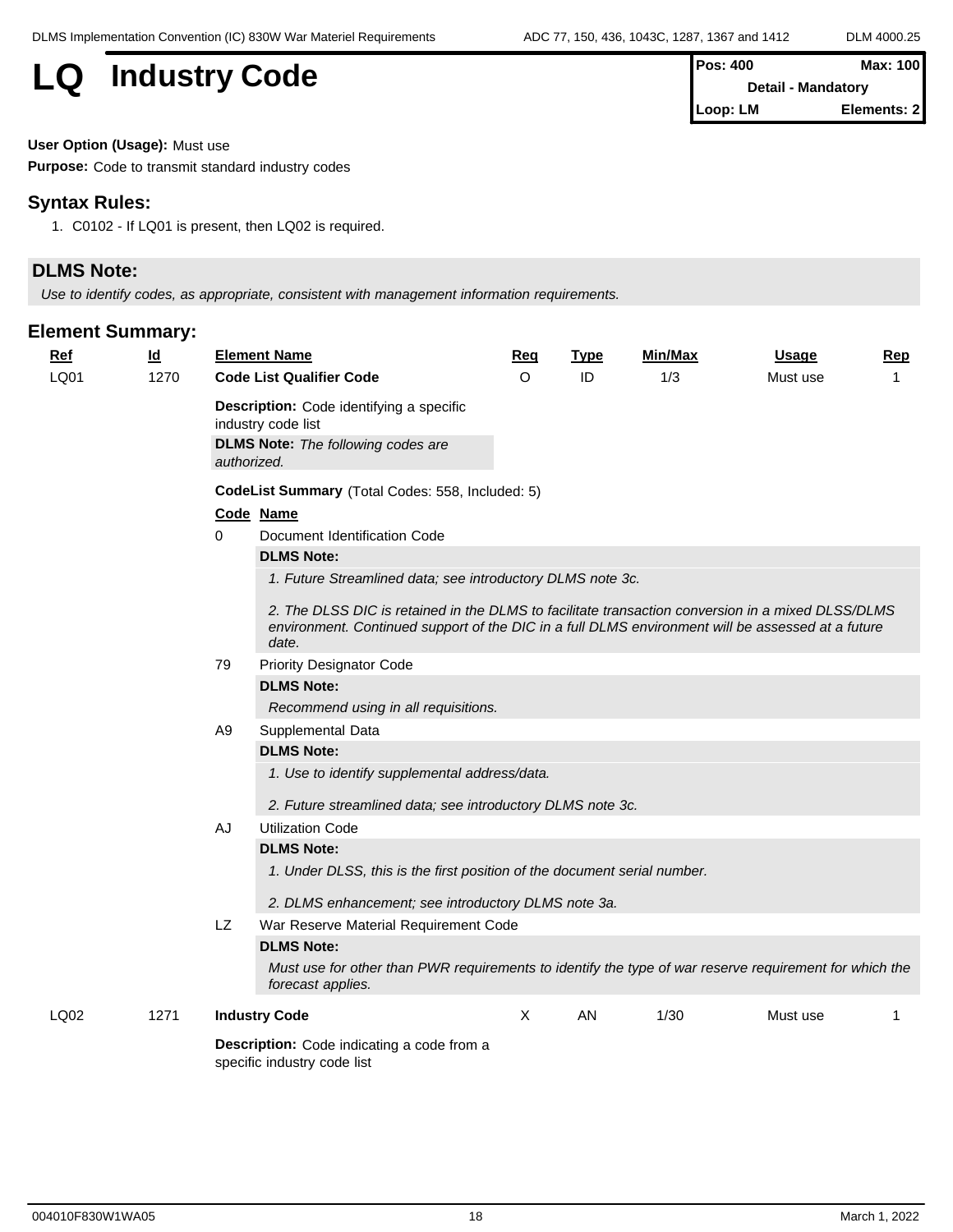## **FST** Forecast Schedule

| <b>Pos: 410</b>          | Max: 1      |
|--------------------------|-------------|
| <b>Detail - Optional</b> |             |
| Loop: FST                | Elements: 4 |

**User Option (Usage):** Must use

**Purpose:** To specify the forecasted dates and quantities

#### **Syntax Rules:**

- 1. P0607 If either FST06 or FST07 is present, then the other is required.
- 2. P0809 If either FST08 or FST09 is present, then the other is required.

#### **Semantics:**

1. If FST03 equals "F" (indicating flexible interval), then FST04 and FST05 are required. FST04 would be used for the start date of the flexible interval and FST05 would be used for the end date of the flexible interval.

#### **Comments:**

- 1. As qualified by FST02 and FST03, FST04 represents either a discrete forecast date, the first date of a forecasted bucket (weekly, monthly, quarterly, etc.) or the start date of a flexible interval.
- 2. FST06 qualifies the time in FST07. The purpose of the FST07 element is to express the specific time of day in a 24-hour clock to satisfy "just-in-time" requirements. As an alternative, the ship/delivery pattern segment (SDP) may be used to define an approximate time, such as a.m. or p.m.

#### **DLMS Note:**

*1. Use multiple 2/FST/410 loop iterations to identify incremental monthly forecast quantities for other than PWR requirements associated with the War Reserve Materiel Requirements Code identified in the 2/LM/390 loop.*

*2. Use only two iterations of the 2/FST/410 loop when identifying the PWR requirement. One occurrence must include a FST02 code of D and the second must include a FST02 code of S.*

| Ref               | $\underline{\mathsf{Id}}$ | <b>Element Name</b>                             |                                                                                                                                                                                                                                                      | Rea | Type | <b>Min/Max</b> | <b>Usage</b> | Rep |  |  |
|-------------------|---------------------------|-------------------------------------------------|------------------------------------------------------------------------------------------------------------------------------------------------------------------------------------------------------------------------------------------------------|-----|------|----------------|--------------|-----|--|--|
| FST01             | 380                       | Quantity                                        |                                                                                                                                                                                                                                                      | M   | R.   | 1/15           | Must use     | 1   |  |  |
|                   |                           |                                                 | <b>Description:</b> Numeric value of quantity<br><b>DLMS Note:</b> Use to identify the monthly<br>forecast quantity. Express as a whole<br>number with no decimal.                                                                                   |     |      |                |              |     |  |  |
|                   |                           |                                                 |                                                                                                                                                                                                                                                      |     |      |                |              |     |  |  |
| FST <sub>02</sub> | 680                       | <b>Forecast Qualifier</b>                       |                                                                                                                                                                                                                                                      | м   | ID   | 1/1            | Must use     |     |  |  |
|                   |                           | authorized.                                     | <b>Description:</b> Code specifying the sender's<br>confidence level of the forecast data or an<br>action associated with a forecast<br><b>DLMS Note:</b> The following codes are                                                                    |     |      |                |              |     |  |  |
|                   |                           | CodeList Summary (Total Codes: 21, Included: 2) |                                                                                                                                                                                                                                                      |     |      |                |              |     |  |  |
|                   |                           | Code Name                                       |                                                                                                                                                                                                                                                      |     |      |                |              |     |  |  |
|                   |                           | D<br>Planning                                   |                                                                                                                                                                                                                                                      |     |      |                |              |     |  |  |
|                   |                           |                                                 | <b>DLMS Note:</b>                                                                                                                                                                                                                                    |     |      |                |              |     |  |  |
|                   |                           |                                                 | Use for all Other War Reserve Materiel Requirements (OWMR), repairable return, and Pre-positioned<br>War Reserve Materiel Requirements (PWRMR) (non-protected) transactions to indicate the requirement<br>reflects a planning requirement forecast. |     |      |                |              |     |  |  |
|                   |                           | S                                               | <b>Strike Protection</b>                                                                                                                                                                                                                             |     |      |                |              |     |  |  |
|                   |                           |                                                 | <b>DLMS Note:</b>                                                                                                                                                                                                                                    |     |      |                |              |     |  |  |
|                   |                           |                                                 | Use for all PWRMR (protected) transactions to indicate the requirement reflects a protected<br>requirement forecast.                                                                                                                                 |     |      |                |              |     |  |  |
| FST03             | 681                       |                                                 | <b>Forecast Timing Qualifier</b>                                                                                                                                                                                                                     | M   | ID   | 1/1            | Must use     |     |  |  |
|                   |                           | grouping of the forecast                        | <b>Description:</b> Code specifying interval                                                                                                                                                                                                         |     |      |                |              |     |  |  |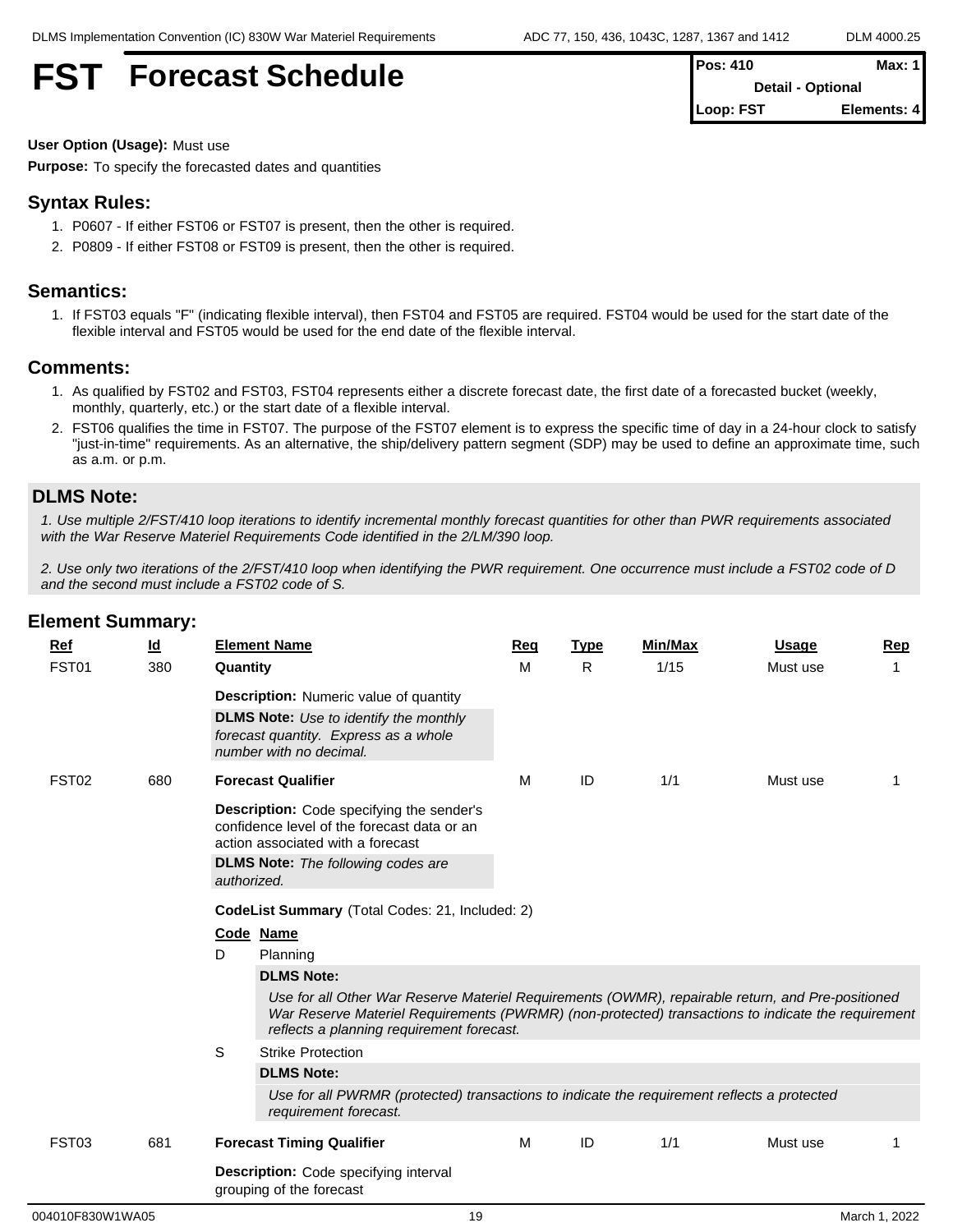ADC 77, 150, 436, 1043C, 1287, 1367 and 1412 DLM 4000.25

| <b>Ref</b> | $\underline{\mathsf{Id}}$ | <b>Element Name</b><br><b>DLMS Note:</b> The following codes are<br>authorized. |                                                                                                                                                                         | Req | <b>Type</b> | Min/Max | <b>Usage</b> | Rep |  |
|------------|---------------------------|---------------------------------------------------------------------------------|-------------------------------------------------------------------------------------------------------------------------------------------------------------------------|-----|-------------|---------|--------------|-----|--|
|            |                           |                                                                                 | CodeList Summary (Total Codes: 11, Included: 1)                                                                                                                         |     |             |         |              |     |  |
|            |                           |                                                                                 | Code Name                                                                                                                                                               |     |             |         |              |     |  |
|            |                           | M                                                                               | Monthly Bucket (Calendar Months)                                                                                                                                        |     |             |         |              |     |  |
|            |                           |                                                                                 | <b>DLMS Note:</b>                                                                                                                                                       |     |             |         |              |     |  |
|            |                           |                                                                                 | Use to indicate quantities are reflected in monthly increments.                                                                                                         |     |             |         |              |     |  |
| FST04      | 373                       | Date                                                                            |                                                                                                                                                                         | М   | DT          | 8/8     | Must use     |     |  |
|            |                           |                                                                                 | Description: Date expressed as<br><b>CCYYMMDD</b>                                                                                                                       |     |             |         |              |     |  |
|            |                           |                                                                                 | <b>DLMS Note:</b> 1. Use to identify the specific<br>month of the forecast period for which the<br>quantity applies. Assume that the first day<br>of the month applies. |     |             |         |              |     |  |
|            |                           |                                                                                 | 2. DLMS enhancement; see introductory<br>DLMS note 3a.                                                                                                                  |     |             |         |              |     |  |
|            |                           |                                                                                 |                                                                                                                                                                         |     |             |         |              |     |  |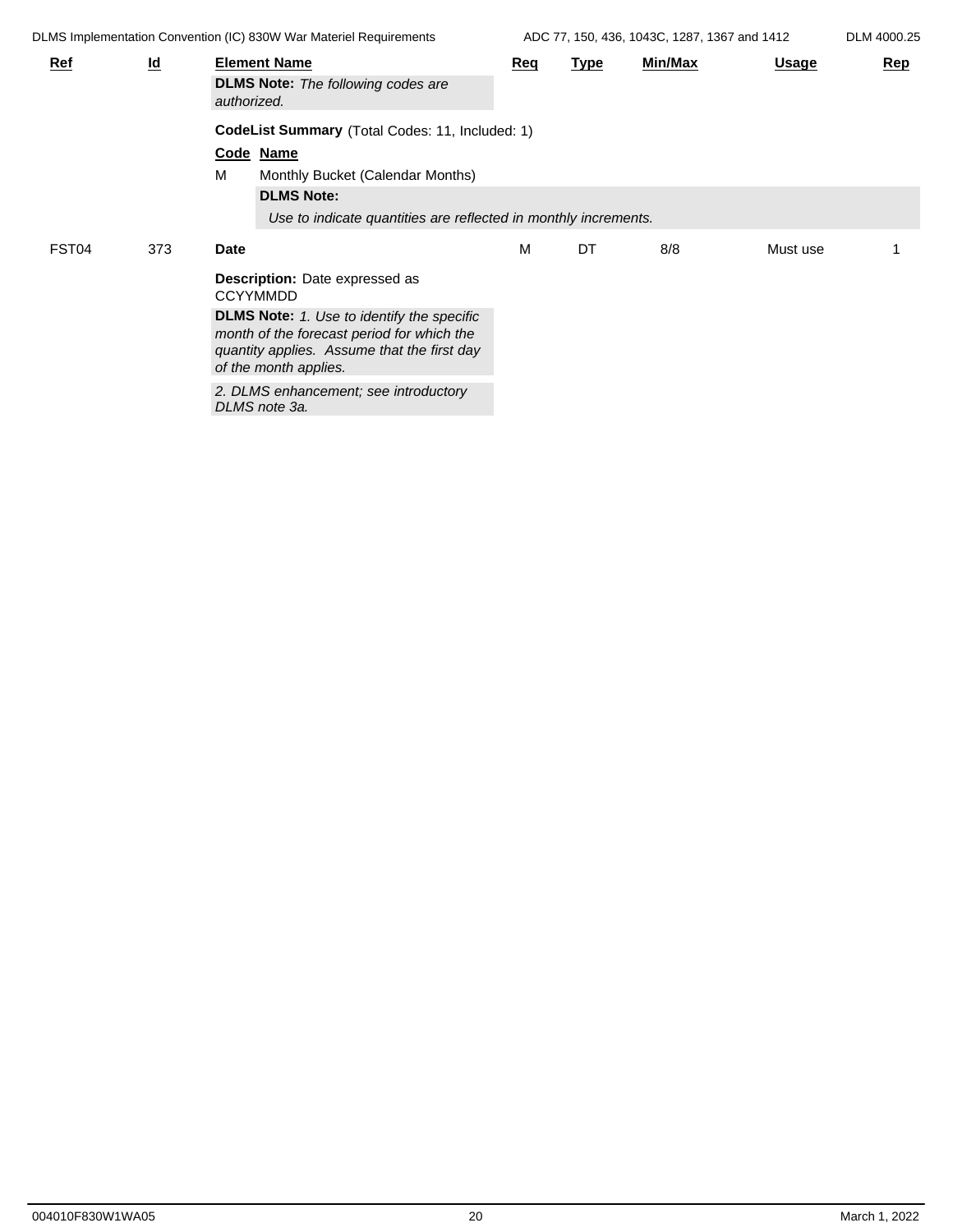## **SDQ** Destination Quantity

| <b>Pos: 420</b>          | <b>Max: 501</b> |  |  |  |  |
|--------------------------|-----------------|--|--|--|--|
| <b>Detail - Optional</b> |                 |  |  |  |  |
| Loop: FST                | Elements: 31    |  |  |  |  |

**User Option (Usage):** Used

**Purpose:** To specify destination and quantity detail

#### **Syntax Rules:**

- 1. P0506 If either SDQ05 or SDQ06 is present, then the other is required.
- 2. P0708 If either SDQ07 or SDQ08 is present, then the other is required.
- 3. P0910 If either SDQ09 or SDQ10 is present, then the other is required.
- 4. P1112 If either SDQ11 or SDQ12 is present, then the other is required.
- 5. P1314 If either SDQ13 or SDQ14 is present, then the other is required.
- 6. P1516 If either SDQ15 or SDQ16 is present, then the other is required.
- 7. P1718 If either SDQ17 or SDQ18 is present, then the other is required.
- 8. P1920 If either SDQ19 or SDQ20 is present, then the other is required.
- 9. P2122 If either SDQ21 or SDQ22 is present, then the other is required.

#### **Semantics:**

1. SDQ23 identifies the area within the location identified in SDQ03, SDQ05, SDQ07, SDQ09, SDQ11, SDQ13, SDQ15, SDQ17, SDQ19, and SDQ21.

#### **Comments:**

- 1. SDQ02 is used only if different than previously defined in the transaction set.
- 2. SDQ03 is the store number.
- 3. SDQ23 may be used to identify areas within a store, e.g., front room, back room, selling outpost, end aisle display, etc. The value is agreed to by trading partners or industry conventions.

| Ref   | <u>ld</u> | <b>Element Name</b>                                                                  | Reg | <u>Type</u> | Min/Max | <u>Usage</u> | Rep |
|-------|-----------|--------------------------------------------------------------------------------------|-----|-------------|---------|--------------|-----|
| SDQ01 | 355       | Unit or Basis for Measurement Code                                                   | M   | ID          | 2/2     | Must use     |     |
|       |           | Description: Code specifying the units in                                            |     |             |         |              |     |
|       |           | which a value is being expressed, or<br>manner in which a measurement has been       |     |             |         |              |     |
|       |           | taken                                                                                |     |             |         |              |     |
|       |           | <b>DLMS Note:</b> 1. DLMS users see the Unit of                                      |     |             |         |              |     |
|       |           | <b>Issue and Purchase Unit Conversion Table</b><br>for applicable codes.             |     |             |         |              |     |
|       |           | 2. Future Streamlined data; see<br>introductory DLMS note 3c.                        |     |             |         |              |     |
|       |           |                                                                                      |     |             |         |              |     |
| SDQ03 | 67        | <b>Identification Code</b>                                                           | M   | AN          | 2/80    | Must use     |     |
|       |           | Description: Code identifying a party or<br>other code                               |     |             |         |              |     |
|       |           | <b>DLMS Note:</b> Use any acceptable value to<br>satisfy X12 mandatory syntax rules. |     |             |         |              |     |
| SDQ04 | 380       | Quantity                                                                             | M   | R           | 1/15    | Must use     |     |
|       |           | <b>Description:</b> Numeric value of quantity                                        |     |             |         |              |     |
|       |           | <b>DLMS Note:</b> Use any acceptable value to                                        |     |             |         |              |     |
|       |           | satisfy X12 mandatory syntax rules.                                                  |     |             |         |              |     |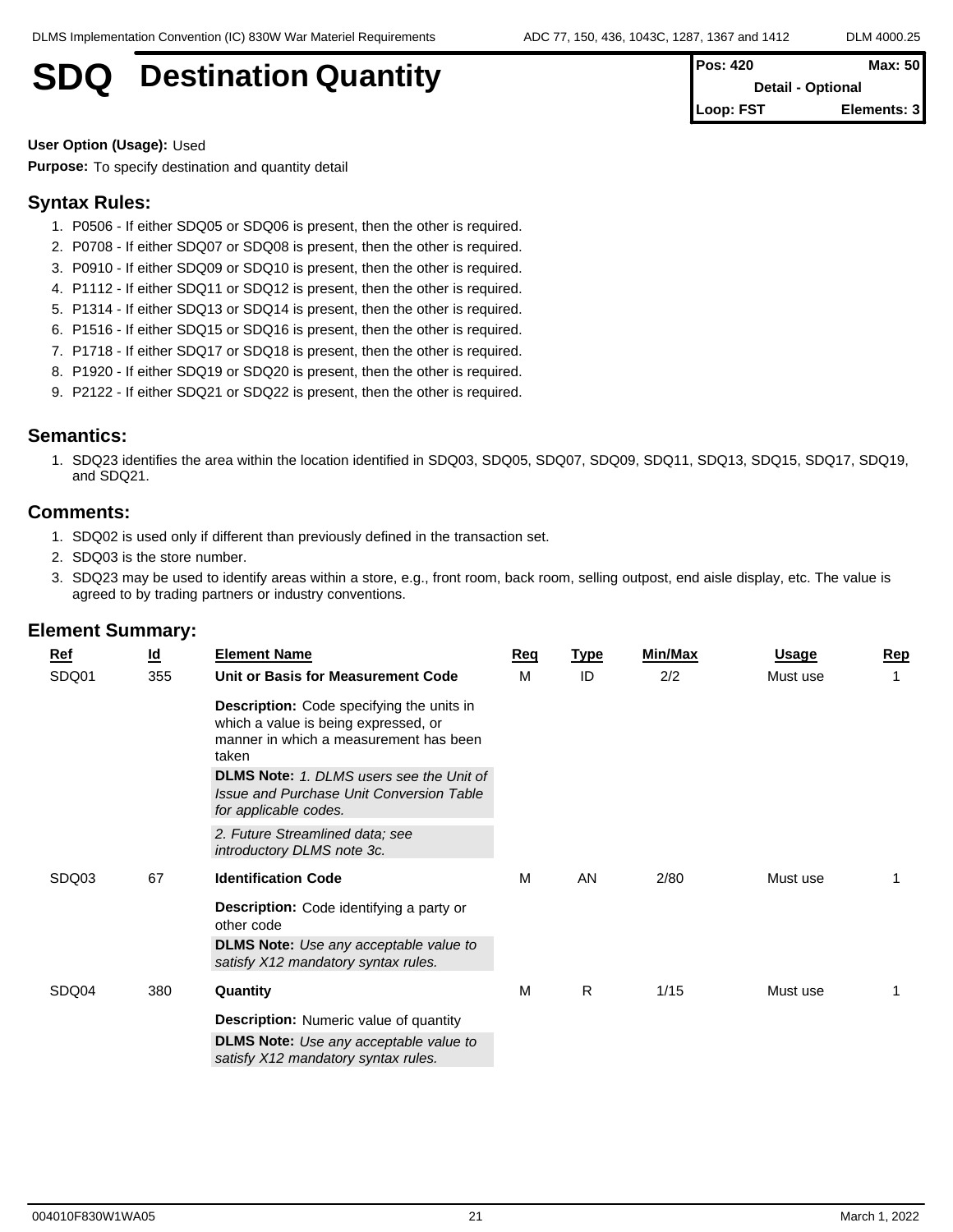# **LM** Code Source Information **Pos: 430 Max: 430 Max: 430**

| I POS: 430               | Max: 11     |  |
|--------------------------|-------------|--|
| <b>Detail - Optional</b> |             |  |
| <b>ILoop: LM</b>         | Elements: 1 |  |

**User Option (Usage):** Used

**Purpose:** To transmit standard code list identification information

#### **Comments:**

1. LM02 identifies the applicable industry code list source information.

#### **DLMS Note:**

- *1. Use this 2/LM/430 loop to identify coded information maintained in departmental or agency documentation.*
- *2. Use this 2/LM/430 loop for OWMR and repairable return transactions to stratify monthly forecasts by project code.*
- *3. Use this 2/LM/430 loop for PWR transactions to stratify monthly forecasts by type of WRM and/or project code.*

| <b>Ref</b> | $\underline{\mathsf{Id}}$ | <b>Element Name</b>                                                          | <u>Req</u> | <u>Type</u> | Min/Max | <b>Usage</b> | <u>Rep</u> |  |  |  |  |
|------------|---------------------------|------------------------------------------------------------------------------|------------|-------------|---------|--------------|------------|--|--|--|--|
| LM01       | 559                       | <b>Agency Qualifier Code</b>                                                 | Μ          | ID          | 2/2     | Must use     |            |  |  |  |  |
|            |                           | <b>Description:</b> Code identifying the agency<br>assigning the code values |            |             |         |              |            |  |  |  |  |
|            |                           | CodeList Summary (Total Codes: 176, Included: 1)                             |            |             |         |              |            |  |  |  |  |
|            |                           | Code Name                                                                    |            |             |         |              |            |  |  |  |  |
|            |                           | Department of Defense (DoD)<br>DF                                            |            |             |         |              |            |  |  |  |  |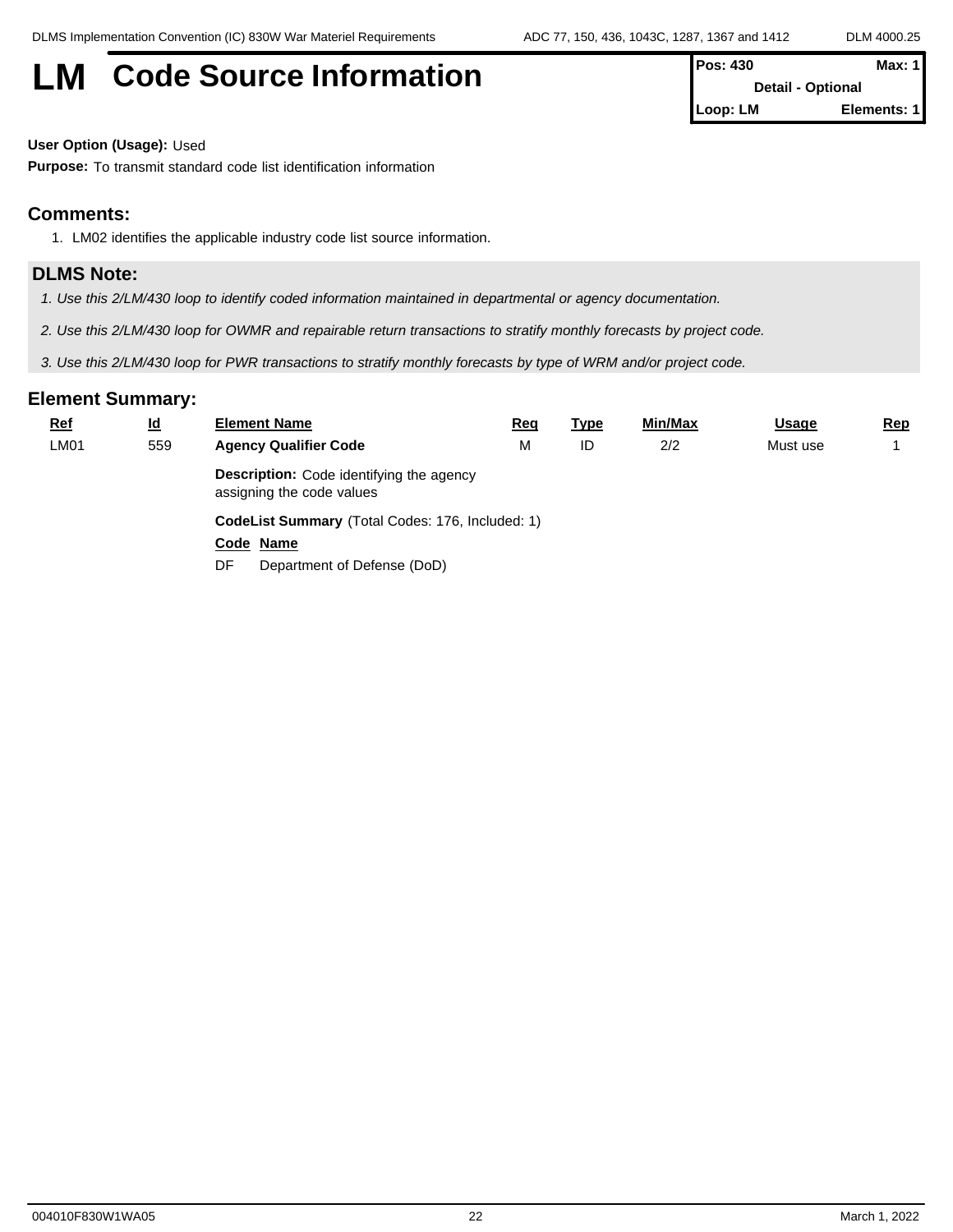# **LQ** Industry Code

| IPos: 440        | Max: 100                  |
|------------------|---------------------------|
|                  | <b>Detail - Mandatory</b> |
| <b>ILoop: LM</b> | Elements: 21              |

**User Option (Usage):** Must use

**Purpose:** Code to transmit standard industry codes

#### **Syntax Rules:**

1. C0102 - If LQ01 is present, then LQ02 is required.

#### **DLMS Note:**

*Use to identify codes, as appropriate, consistent with management information requirements.*

#### **Element Summary:**

| <b>Ref</b> | $\underline{\mathsf{Id}}$ |                                      | <b>Element Name</b>                                                                                                                                                                                                                                                               | <u>Req</u> | <b>Type</b> | Min/Max | <u>Usage</u> | Rep |  |  |  |  |
|------------|---------------------------|--------------------------------------|-----------------------------------------------------------------------------------------------------------------------------------------------------------------------------------------------------------------------------------------------------------------------------------|------------|-------------|---------|--------------|-----|--|--|--|--|
| LQ01       | 1270                      |                                      | <b>Code List Qualifier Code</b>                                                                                                                                                                                                                                                   | O          | ID          | 1/3     | Must use     |     |  |  |  |  |
|            |                           |                                      | <b>Description:</b> Code identifying a specific<br>industry code list                                                                                                                                                                                                             |            |             |         |              |     |  |  |  |  |
|            |                           | authorized.                          | <b>DLMS Note:</b> The following codes are                                                                                                                                                                                                                                         |            |             |         |              |     |  |  |  |  |
|            |                           |                                      | CodeList Summary (Total Codes: 558, Included: 10)                                                                                                                                                                                                                                 |            |             |         |              |     |  |  |  |  |
|            |                           | Code Name                            |                                                                                                                                                                                                                                                                                   |            |             |         |              |     |  |  |  |  |
|            |                           | 78                                   | Project Code                                                                                                                                                                                                                                                                      |            |             |         |              |     |  |  |  |  |
|            |                           |                                      | <b>DLMS Note:</b>                                                                                                                                                                                                                                                                 |            |             |         |              |     |  |  |  |  |
|            |                           |                                      | 1. Use as needed to identify the applicable war reserve project code.                                                                                                                                                                                                             |            |             |         |              |     |  |  |  |  |
|            |                           |                                      | 2. DLMS enhancement; see introductory DLMS note 3a.                                                                                                                                                                                                                               |            |             |         |              |     |  |  |  |  |
|            |                           | 79                                   | <b>Priority Designator Code</b>                                                                                                                                                                                                                                                   |            |             |         |              |     |  |  |  |  |
|            |                           |                                      | <b>DLMS Note:</b>                                                                                                                                                                                                                                                                 |            |             |         |              |     |  |  |  |  |
|            |                           | Recommend using in all requisitions. |                                                                                                                                                                                                                                                                                   |            |             |         |              |     |  |  |  |  |
|            |                           | A <sub>9</sub>                       | Supplemental Data                                                                                                                                                                                                                                                                 |            |             |         |              |     |  |  |  |  |
|            |                           |                                      | <b>DLMS Note:</b>                                                                                                                                                                                                                                                                 |            |             |         |              |     |  |  |  |  |
|            |                           |                                      | 1. Use to identify supplemental address/data.                                                                                                                                                                                                                                     |            |             |         |              |     |  |  |  |  |
|            |                           |                                      | 2. Future streamlined data; see introductory DLMS note 3c.                                                                                                                                                                                                                        |            |             |         |              |     |  |  |  |  |
|            |                           | AJ                                   | <b>Utilization Code</b>                                                                                                                                                                                                                                                           |            |             |         |              |     |  |  |  |  |
|            |                           |                                      | <b>DLMS Note:</b>                                                                                                                                                                                                                                                                 |            |             |         |              |     |  |  |  |  |
|            |                           |                                      | 1. Under DLSS, this is the first position of the document serial number.                                                                                                                                                                                                          |            |             |         |              |     |  |  |  |  |
|            |                           |                                      | 2. DLMS enhancement; see introductory DLMS note 3a.                                                                                                                                                                                                                               |            |             |         |              |     |  |  |  |  |
|            |                           | GQ                                   | <b>Group Qualifier Code</b>                                                                                                                                                                                                                                                       |            |             |         |              |     |  |  |  |  |
|            |                           |                                      | <b>DLMS Note:</b>                                                                                                                                                                                                                                                                 |            |             |         |              |     |  |  |  |  |
|            |                           |                                      | Use to identify the MMAC for NSNs to be managed by a specific manager (i.e., system, program,<br>aggregation, selected FSC, technology group). This is an Air Force-unique data element, meaningful to<br>the Air Force only. Non-Air Force Components perpetuate without action. |            |             |         |              |     |  |  |  |  |
|            |                           |                                      | A data maintenance action was approved in version 5010. The approved code/name is "MAC-Material"<br>Management Aggregation code". The code source is identified as the Air Force Manual (AFMAN)<br>23-110, Volumes 1 and 2.                                                       |            |             |         |              |     |  |  |  |  |
|            |                           | LZ                                   | War Reserve Material Requirement Code                                                                                                                                                                                                                                             |            |             |         |              |     |  |  |  |  |
|            |                           |                                      | <b>DLMS Note:</b>                                                                                                                                                                                                                                                                 |            |             |         |              |     |  |  |  |  |
|            |                           |                                      | Must use to identify PWR requirement forecast.                                                                                                                                                                                                                                    |            |             |         |              |     |  |  |  |  |
|            |                           |                                      | COG Cognizance Symbol                                                                                                                                                                                                                                                             |            |             |         |              |     |  |  |  |  |
|            |                           |                                      | <b>DLMS Note:</b>                                                                                                                                                                                                                                                                 |            |             |         |              |     |  |  |  |  |
|            |                           |                                      | Use to identify the material cognizance symbol (COG) of the end item. Indicate NSL for non-stock<br>numbered listed items. This is a Navy-unique data element meaningful to Navy only; Non-Navy                                                                                   |            |             |         |              |     |  |  |  |  |

*Components are to perpetuate without action.*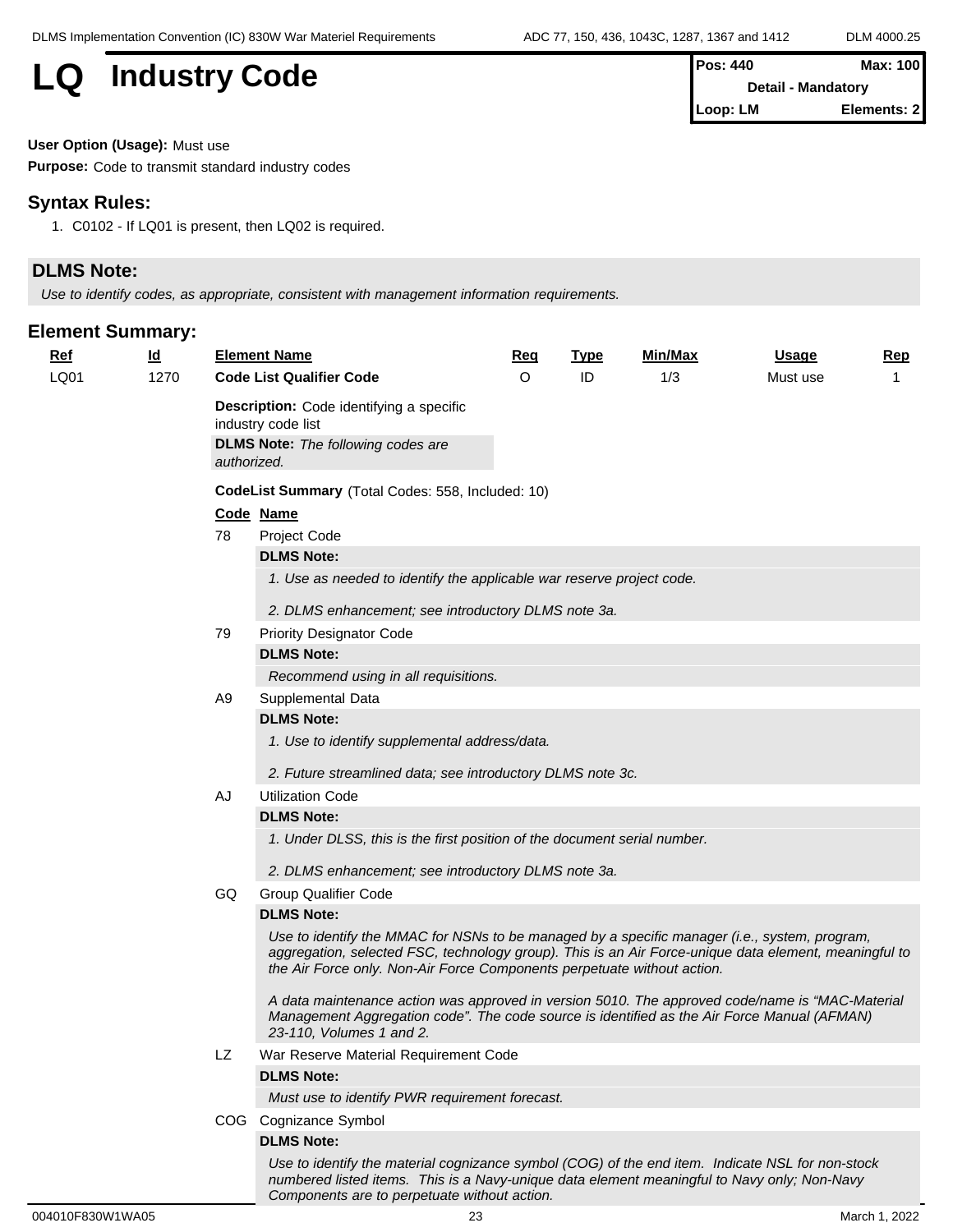#### **Code Name**

IMC Item Management Code

#### **DLMS Note:**

*Use to identify the Item Management Code (IMC) for integrated material management. Indicate NSL for non-stock numbered listed items. This is a Navy-unique data element meaningful to Navy only; Non-Navy Components are to perpetuate without action.*

#### MCC Material Control Code

#### **DLMS Note:**

*Use to identify the Material Control Code (MCC) for special inventory reporting. Indicate NSL for non-stock numbered listed items. This is a Navy-unique data element meaningful to Navy only; Non-Navy Components are to perpetuate without action.*

#### SMI Special Material Identification Code

#### **DLMS Note:**

*Use to identify the Special Material Identification Code (SMIC) for an end item. Indicate NSL for non-stock numbered listed items. This is a Navy-unique data element meaningful to Navy only; Non-Navy Components are to perpetuate without action.*

LQ02 1271 **Industry Code Description:** Code indicating a code from a specific industry code list X AN 1/30 Must use 1